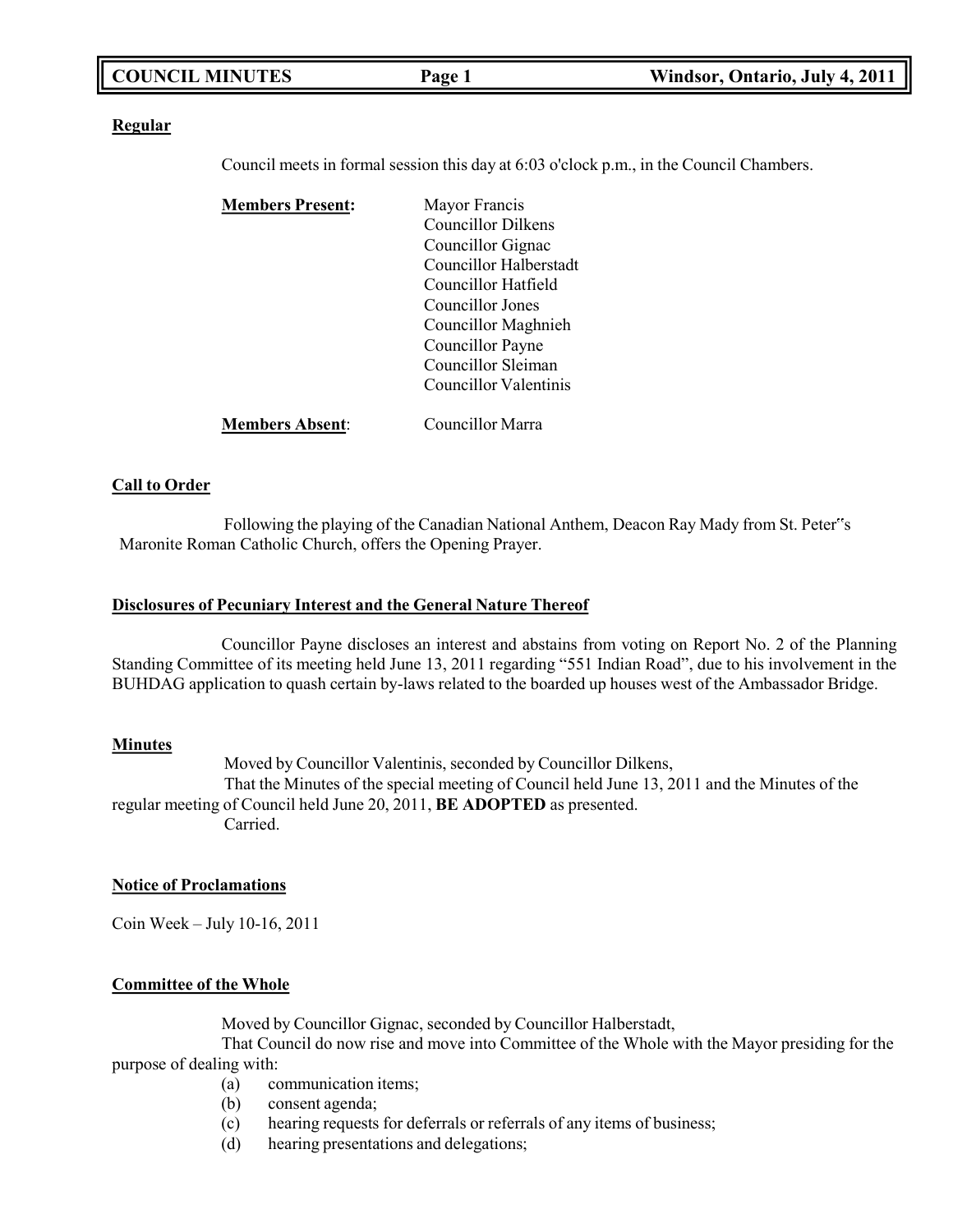- (e) consideration of business items;
- (f) consideration of Committee reports:
	- (i) **Report of Special In-Camera Meeting or other Committee as may be held prior to Council** (if scheduled); and
	- (ii) **Report No. 2-5 of the Planning Standing Committee** of its meeting held June 13, 2011; and
	- (iii) **Report No. 9-16 of the Social Development, Health & Culture Standing Committee** of its meeting held June 8, 2011; and
	- (iv) **Report No. 6 & 7 of the Public Safety Standing Committee** of its meeting held June 15, 2011;
	- (v) **Report of Special In-Camera** meeting held June 28, 2011;

(g) consideration of by-laws 129-2011 through 134-2011 (inclusive).

Carried.

# **Communications**

Moved by Councillor Hatfield, seconded by Councillor Jones,

**M151–2011** That the following Communications 1, 3, and 5 to 9 inclusive, as set forth in the Council Agenda **BE REFERRED** as noted with No. 4 being dealt with at the "request for deferrals and referrals and withdrawals" stage of the meeting; that the Minutes of the Transit Windsor Board of Directors meeting held June 29, 2011 and the Minutes of the Windsor Chartabus Inc. meeting held June 29, 2011 **BE ADOPTED;** and Communication No. 2 which is dealt with as follows:

# **Communication No. 2:**

Moved by Councillor Halberstadt, seconded by Councillor Hatfield,

**M152–2011** That the correspondence from the "Share the Road Cycling Coalition" dated June 27, 2011 entitled "Share the Road Cycling Coalition Announces Canada"s First Bicycle Friendly Communities Awards" **BE RECEIVED** for information; and further, that an invitation **BE EXTENDED** to Eleanor McMahon, CEO, Share the Road Cycling Coalition, to appear before Council to provide an update to Council on this initiative. Carried.

## **MB2011**

\***Clerk's Note:** See "Council Question" section for additional direction regarding Communication No. 3.

| <b>Item</b>    | From                                                    | <b>Description</b>                                                                                                                                              |
|----------------|---------------------------------------------------------|-----------------------------------------------------------------------------------------------------------------------------------------------------------------|
|                | Association of<br>Municipalities of Ontario<br>(AMO)    | Extended Producer Responsibility (EPR).<br><b>City Engineer</b><br>Note & File<br><b>MMA2011</b>                                                                |
| $\overline{2}$ | Share the Road Cycling<br>Coalition (SRCC)              | Canada"s First Bicycle Friendly Communities Award.<br><b>City Engineer</b><br><b>Windsor Bicycling Committee</b><br>Note & File<br><b>MB2011</b>                |
| 3              | Town of Fort Erie                                       | Request the OLG to amend the Racetrack Municipality Contribution<br>Agreement to ensure that the municipal share of revenues.<br>Note & File<br><b>GPLL2011</b> |
| $\overline{4}$ | Downtown Windsor<br>Business Improvement<br>Association | Correspondence from the Downtown Windsor Business Association<br>regarding Body Rub Parlour Bylaw.<br>Note & File<br><b>ACL/10948</b>                           |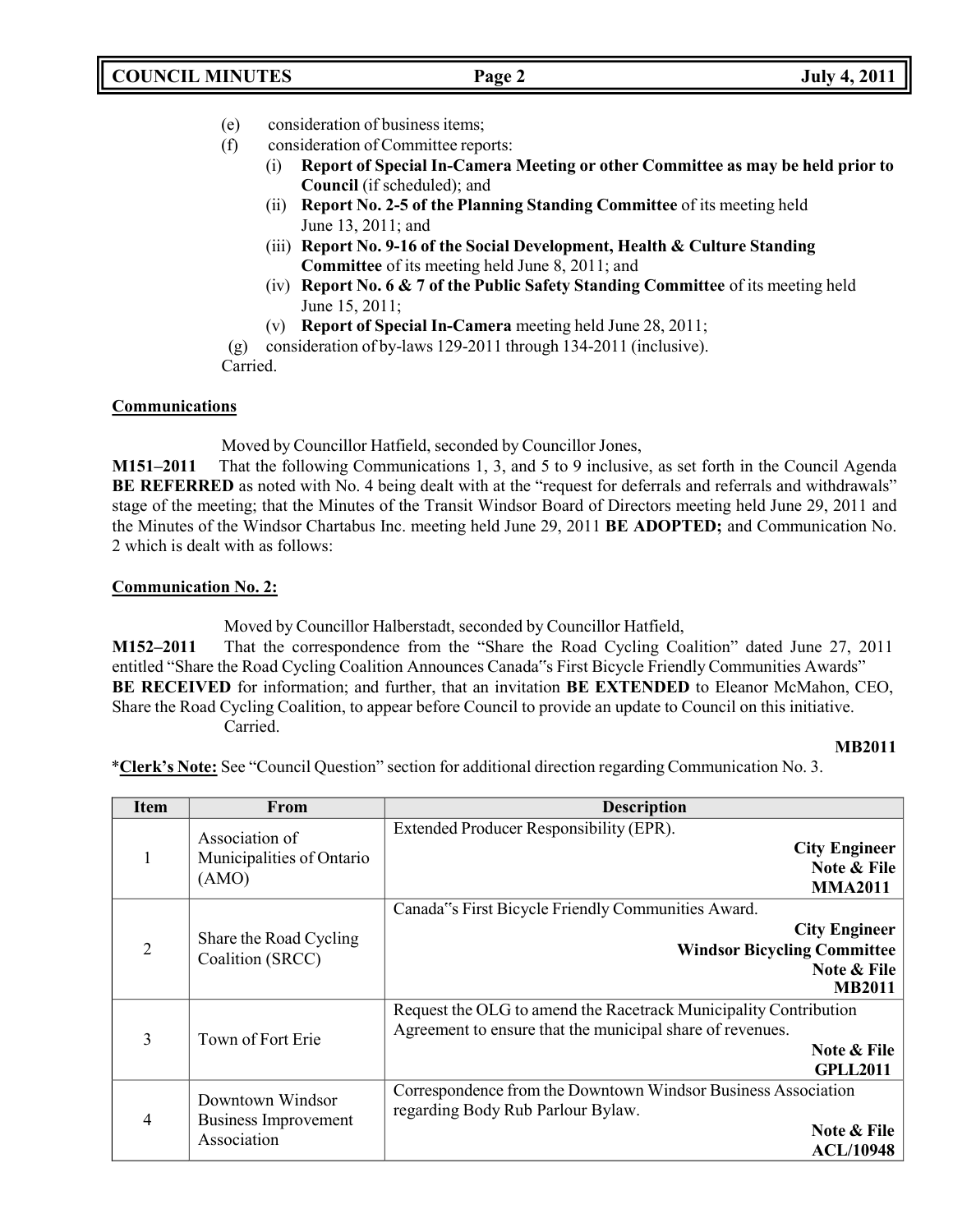# **COUNCIL MINUTES Page 3 July 4, 2011**

| 5 | Secretary/Treasurer<br>Committee of Adjustment | Consent Authority Agenda Record Hearing to be held on Wednesday<br>July13, 2011, Council Chambers, 3rd Floor, Windsor City Hall, 350 City<br>Hall Square West, Windsor.<br>Note & File<br><b>ZC2011</b>                                                                                             |
|---|------------------------------------------------|-----------------------------------------------------------------------------------------------------------------------------------------------------------------------------------------------------------------------------------------------------------------------------------------------------|
| 6 | Manager of Urban Design                        | Application of Union Phiqi for Site Plan Approval to permit a 195-foot<br>high multi-tenant, self support structure and ground-mounted<br>communications equipment to be located within a 561 square meter lease<br>area located at 2810 Dougall Avenue.<br><b>Note &amp; File</b><br>ZS/11097      |
| 7 | Manager of Urban Design                        | Application of Union Phiqi for Site Plan Approval to permit a 195-foot<br>high multi-tenant, self support, galvanized steel structure and ground-<br>mounted communications equipment to be located within a 225 square<br>meter lease area located at 3016 Walker Road.<br>Note & File<br>ZS/11096 |
| 8 | Manager of Urban Design                        | Application of Union Phiqi for Site Plan Approval to permit a 280-foot<br>high multi-tenant, self support, galvanized steel structure and ground-<br>mounted communications equipment to be located within a 225 square<br>meter lease area located at 740 Morton Drive.<br>Note & File<br>ZS/11095 |
| 9 | Transit Windsor Board of<br>Directors          | Minutes of the Transit Windsor Board of Directors meeting held June 29,<br>2011 and the Minutes of the Windsor Chartabus Inc. meeting held June<br>29, 2011.<br><b>TO BE ADOPTED</b><br><b>MB2011</b>                                                                                               |

Carried.

# **Consent Agenda**

Moved by Councillor Maghnieh, seconded by Councillor Marra,

That the following Consent Agenda and the recommendations contained in the administrative reports **BE APPROVED** as amended:

Item 4 Dominion Boulevard Sidewalk Project

Item 6 Site Plan application for the proposed construction of a warehouse at 2935 Pillette Road – Applicant: Grand Central Business Park Inc.

Carried.

## **Deferrals and/or Referrals and Withdrawals**

## **Communication No. 4:**

Moved by Councillor Valentinis, seconded by Councillor Halberstadt,

**M153-2011** That the correspondence from the Downtown Windsor Business Association dated May 17, 2011 regarding "Body Rub Parlour Bylaw" **BE RECEIVED** for information, and further, that this **BE REFERRED** to the City Planner for review and that a response **BE PREPARED** for Council"s consideration.

Carried.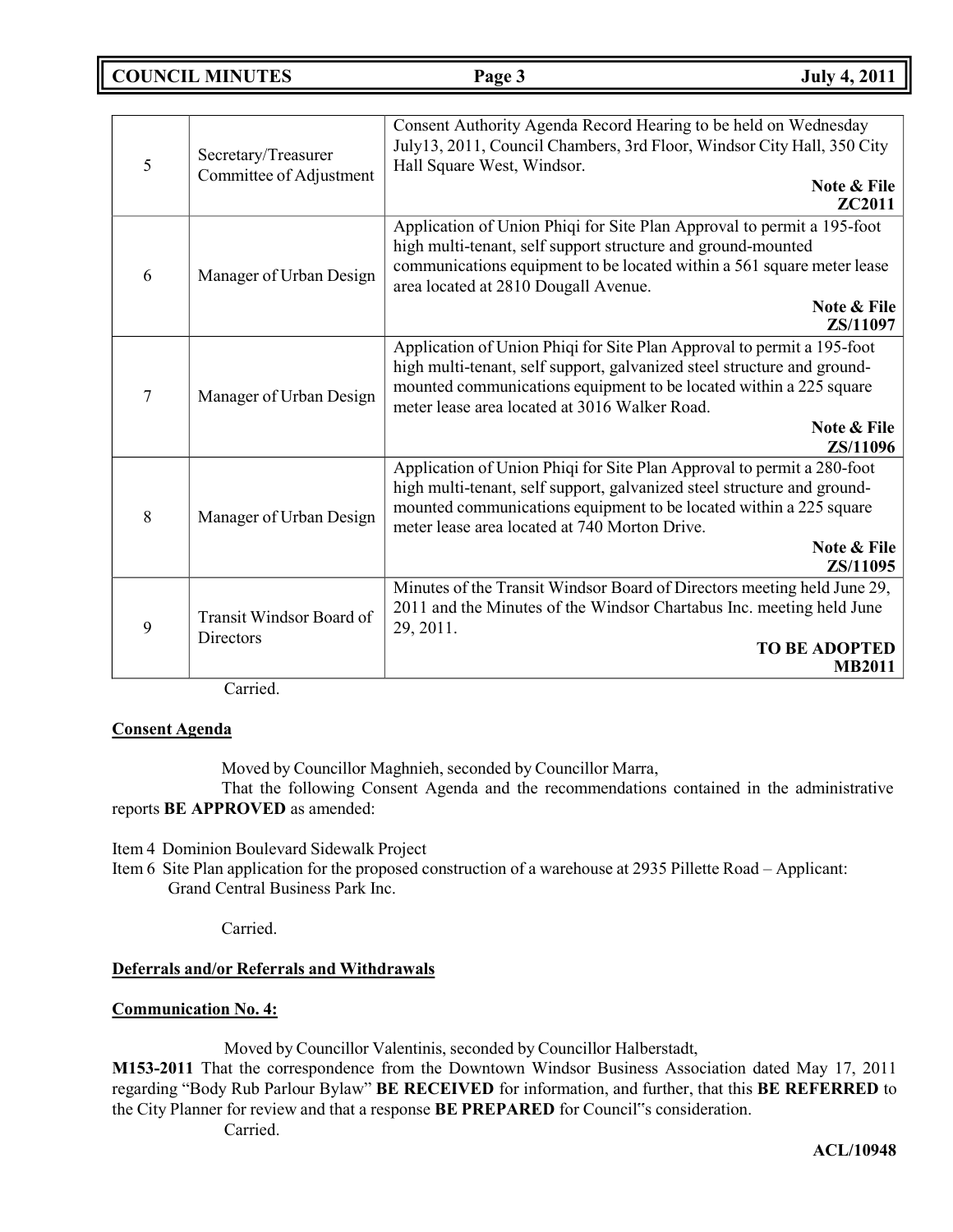# **COUNCIL MINUTES Page 4 July 4, 2011**

**Presentations & Delegations:**

## **Site Plan application for the proposed development of the South West Detention Centre at 4819 8 th Concession**

#### **Daniel Douek and Bruce Gray from Infrastructure Ontario**

Daniel Douek and Bruce Gray from Infrastructure Ontario appear before Council and are available for questions regarding the Site Plan application for the proposed development of the South West Detention Centre at 4819 8th Concession.

# **David Hanna, resident of Ward 1**

David Hanna, resident of Ward 1**,** appears before Council to provide comments regarding the Site Plan application for the proposed development of the South West Detention Centre at 4819 8<sup>th</sup> Concession, stating that there are various opportunities available and that all input should be recognized and analyzed, and concludes by reiterating that as the area develops, further opportunities can be realized.

# **ZS/11103 ZB/10347** 2

(For final disposition of this matter, see Clause **CR198/2011** in Schedule "A" attached hereto.)

# **Planning Standing Committee Report No. 2 re: 551 Indian Road**

## **Kevin Flood, property owner in Ward 2**

Kevin Flood, property owner in Ward 2**,** appears before Council to speak in support of his request for an exemption from the Interim Control By-law 19-2007 as amended by By-law 35-2008 for 551 Indian Road, to allow for the expansion of a single detached home.

(For final disposition of this matter, see Committee Report Stage)

MB2011

# **Upgrading of Streetscaping at Drouillard Underpass and Medians on Wyandotte Street between Lauzon Road and Walker Road**

## **Marina Clemens, representing Drouillard Place; and Karlene Neilsen, representing Ford City Neighbourhood Renewal Project**

Marina Clemens, representing Drouillard Place; and Karlene Neilsen, representing Ford City Neighbourhood Renewal Project, appear before Council to speak in support of Phase 1 of the Drouillard Road underpass Streetscaping, stating that this would be a positive step, both aesthetically and for safety purposes, and conclude by expressing hope that this project is completed in a timely manner.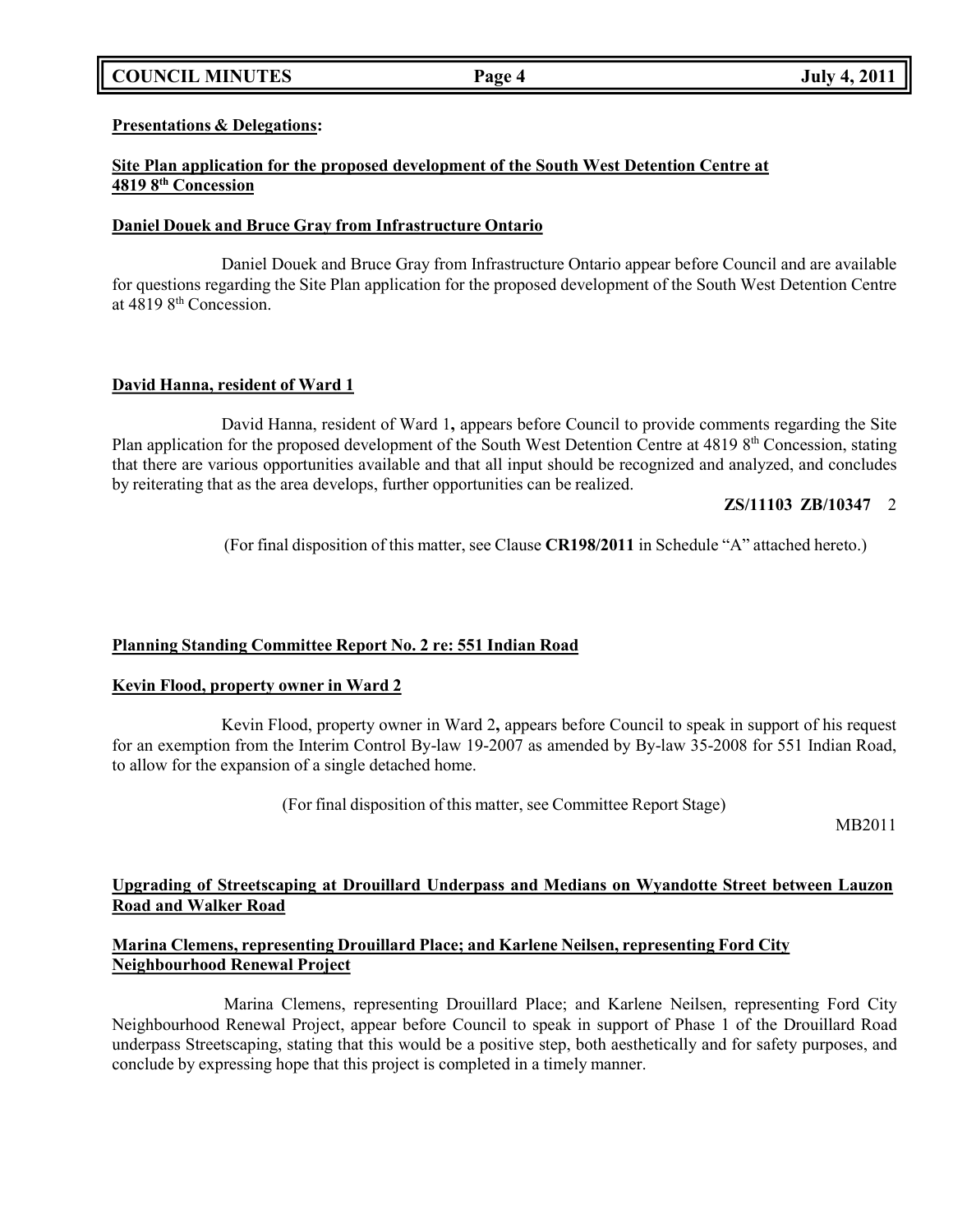# **Kerry Ippolito, Marketing Director, and Patricia McManus, resident, Maissonville Court**

Kerry Ippolito, Marketing Director, and Patricia McManus, resident, Maissonville Court**,** appear before Council to speak in support of the upgrading of streetscaping at Drouillard underpass and medians on Wyandotte Street between Lauzon Road and Walker Road, stating that the underpass in particular needs upgrading immediately, as it will improve safety in the immediate area, as this has been the site of many accidents over the years, and conclude by suggesting that all affected groups be consulted on this upgrade, including but not limited to the Windsor Accessibility Advisory Committee, the Seniors Advisory Committee and the Windsor Bicycling Committee.

# **SW/11104** 3

(For final disposition of this matter, see Clause **CR199/2011** in Schedule "A" attached hereto.)

# **CQ 22-2010 - Park Usage Study**

# **Mike Clement, Manager, Park Development; Heidi Baillargeon, Landscape Architect and Don Sadler, Executive Director of Parks & Facilities**

Mike Clement, Manager, Park Development; Heidi Baillargeon, Landscape Architect and Don Sadler, Executive Director of Parks & Facilities, appear before Council to provide an overview of the City of Windsor"s "Parks Usage Study", including open space in the City of Windsor, review of open space defined by the City of Windsor Official Plan; examples of community/regional parks and neighbourhood parks; open space ratio; private open space; open space inventory; park analysis by ward; open space surplus/deficit; distribution of open space by ward; distribution of open space; acquisition/disposition of open space; quality of open space; open space key issues; consolidation of open space; playgrounds; neighbourhood park play area; community park play area; and playgrounds financials.

Mayor Francis leaves the meeting at 7:17 o"clock p.m., and Councillor Hatfield assumes the Chair.

Mayor Francis returns to the meeting at 7:24 o"clock p.m., and Councillor Hatfield returns to his seat at the Council table.

Mayor Francis leaves the meeting at 7:48 o"clock p.m., and Councillor Hatfield assumes the Chair.

Mayor Francis returns to the meeting at 7:55 o"clock p.m., and Councillor Hatfield returns to his seat at the Council table.

#### **SR2011** 1

(For final disposition of this matter, see Clause **CR197/2011** in Schedule "A" attached hereto.)

# **Regular Business Items (for final disposition of these matters see Schedule "A" attached)**

Item 5 SDR Program & Service Based Budget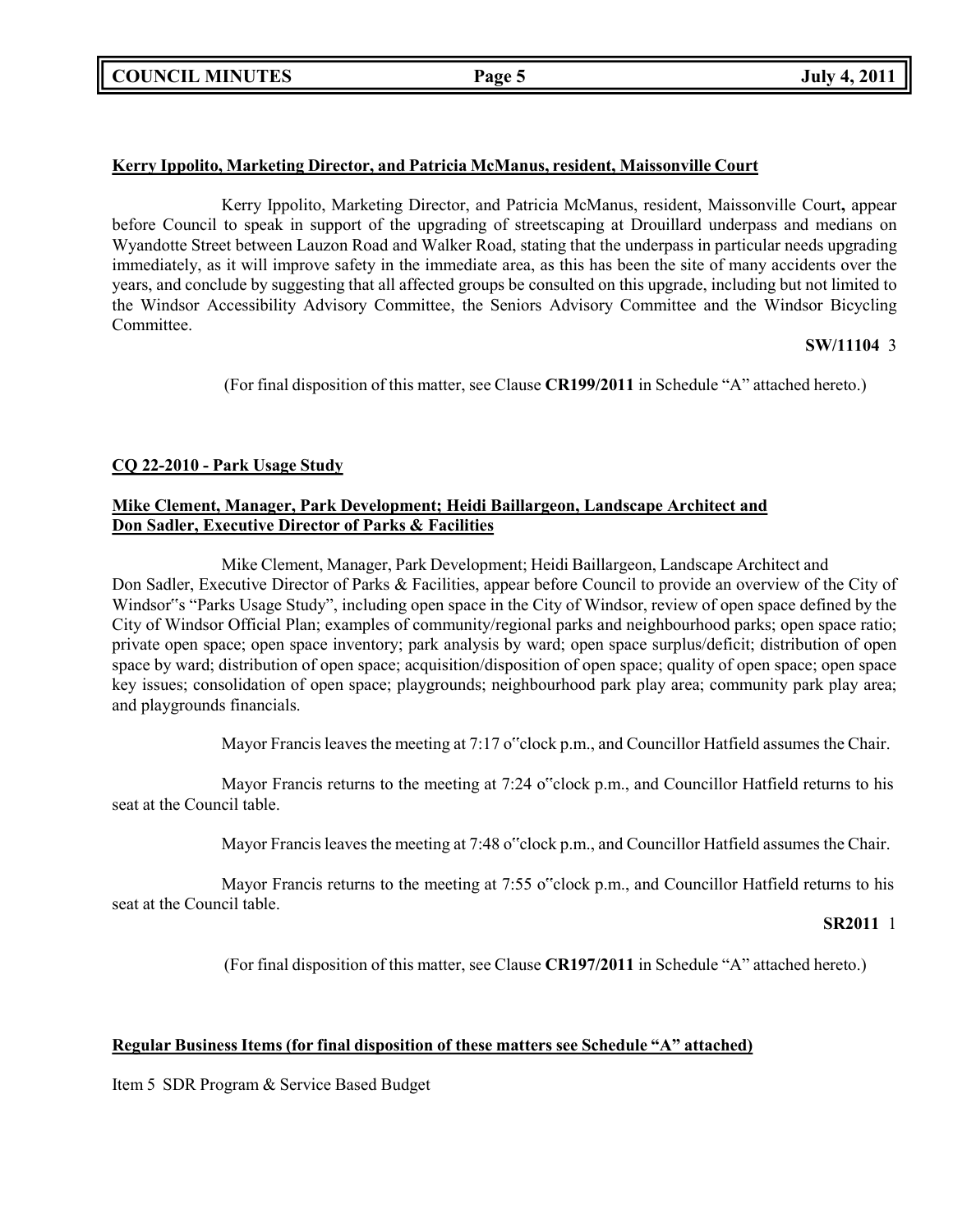|  | <b>COUNCIL MINUTES</b> |
|--|------------------------|
|--|------------------------|

#### **Consideration of Committee Reports**

Moved by Councillor Valentinis, seconded by Councillor Dilkens, **M156-2011** That the **Report of the special In-camera** meeting held July 4, 2011, **BE ADOPTED** as presented. Carried.

Moved by Councillor Gignac, seconded by Councillor Jones,

**M157-2011** That **Report No. 2 of the Planning Standing Committee** of its meeting held June 13, 2011 comprised of the following **BE ADOPTED** as presented:

**PSC5/11** – Report No. 2 551 Indian Road.

Carried.

Councillor Dilkens was absent from the meeting when the vote was taken on this matter. Councillor Payne discloses an interest and abstains from voting on this matter.

MB2011

Moved by Councillor Maghnieh, seconded by Councillor Dilkens,

**M158-2011** That **Report No. 3-5 of the Planning Standing Committee** of its meeting held June 13, 2011 comprised of the following **BE ADOPTED** as presented:

- **PSC4/11** –Report No. 3 Request from Essex Condominium Corporations 108 and 115 to Eliminate or Substantially Reduce the Application Fees for Amalgamation of their Condominium Corporations and Review of Application Fees for Processing an Amalgamation of Condominium Corporations.
- **PSC3/11** –Report No. 4 Application to convert a multiple residential apartment building from rental to condominium status
- **PSC6/11** Report No. 5 Rules Governing the Proceedings of the Planning Standing Committee of the City of Windsor and the Conduct of its Members Carried.

MB2011

Moved by Councillor Maghnieh, seconded by Councillor Dilkens,

**M159-2011** That **Report No. 9-16 of the Social Development, Health & Culture Standing Committee** of its meeting held June 8, 2011 comprised of the following **BE ADOPTED** as amended to reflect the following for Report No. 9:

**SDHC11/11 -** Report No. 9 CQ 70-2010 Re Model for Poet Laureate for the City of Windsor

That Report No. 9 of the Social Development, Health & Culture Standing Committee of its meeting held June 8, 2011 **BE RECEIVED**; and further,

That Council **APPROVE** moving forward with the appointment of a Poet Laureate immediately; and further,

That nominations **BE REQUESTED** for recognized Windsor authors for the position of Poet Laureate, to be appointed this fall, for the duration of the Council term.

| $SBHC12/11$ - Report No. 10 | CQ 24 2010 – Canada South Blues Museum                  |
|-----------------------------|---------------------------------------------------------|
| $SBHC9/11 - Report No. 11$  | 2011 Under 23 Women"s Canadian Fast Pitch Championships |
|                             | August 10-14, 2011 Forest Glade Optimist Park           |
| $SBHC13/11$ - Report No. 12 | $CQ66-2010$ – Re-naming Main Roadway into WFCU Centre   |
| $SBHC14/11$ - Report No. 13 | Update on Municipal Cultural Master Plan                |
|                             |                                                         |

**COUNCIL EXECUTE: COUNCIL EXECUTE: Page 6 July 4, 2011** 

ACO2011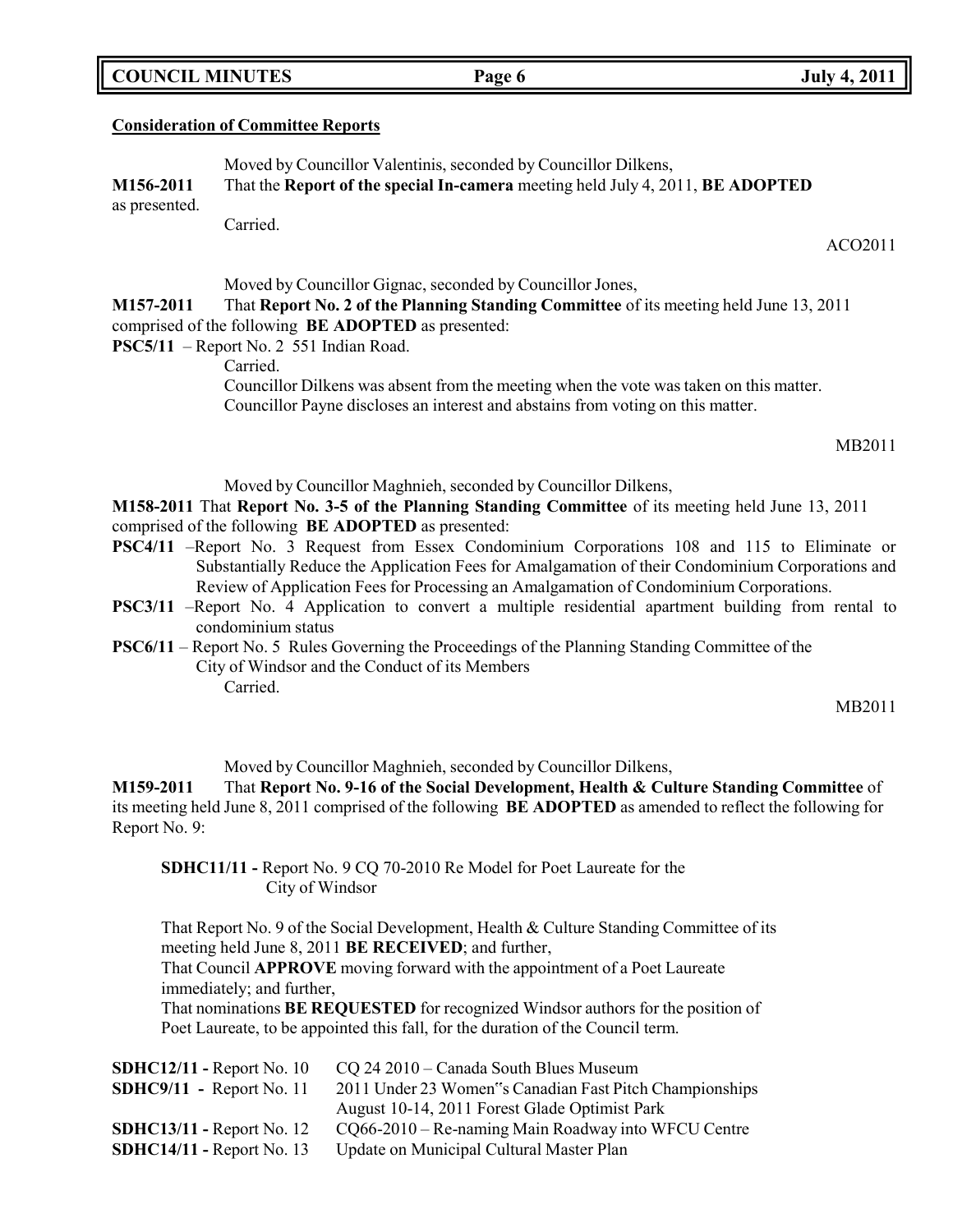| <b>COUNCIL MINUTES</b>                                 |                    | Page 7                                                                                                                                                                                                                                                                                                                                                                                                   | <b>July 4, 2011</b> |
|--------------------------------------------------------|--------------------|----------------------------------------------------------------------------------------------------------------------------------------------------------------------------------------------------------------------------------------------------------------------------------------------------------------------------------------------------------------------------------------------------------|---------------------|
| SDHC10/11 - Report No. 14<br>SDHC15/11 - Report No. 15 | Carried.           | CQ9-2011 Protection of Residential Tenants<br>Report No. 77 of the Board of Directors, Willistead Inc.<br><b>SDHC16/11 - Report No. 16 Minutes of the Executive Committee Board of Directors, Willistead Inc., for the</b><br>meeting held May 12, 2011; Minutes of the Board of Directors, Willistead Inc,.<br>for the meeting held May 12, 2011                                                        |                     |
|                                                        |                    |                                                                                                                                                                                                                                                                                                                                                                                                          | MB2011              |
| M160-2011                                              | Carried.           | Moved by Councillor Maghnieh, seconded by Councillor Dilkens,<br>That Report No. 6 & 7 of the Public Safety Standing Committee of its meeting held<br>June 15, 2011 comprised of the following BE ADOPTED as presented:<br>PSSC6/11 - Report No. 6 Response to CR57/2011 – Responsible Pet Ownership/Licensing of Cats<br>PSSC7/11 - Report No. 7 Communication Systems Support Agreements with Motorola |                     |
|                                                        |                    |                                                                                                                                                                                                                                                                                                                                                                                                          | MB2010              |
| M161-2011<br>as presented.                             | Carried.           | Moved by Councillor Valentinis, seconded by Councillor Dilkens,<br>That the Report of the special In-camera meeting held June 28, 2011, BE ADOPTED                                                                                                                                                                                                                                                       |                     |
|                                                        |                    |                                                                                                                                                                                                                                                                                                                                                                                                          | ACO2011             |
| <b>By-laws</b>                                         |                    |                                                                                                                                                                                                                                                                                                                                                                                                          |                     |
| first and second time:                                 |                    | Moved by Councillor Gignac, seconded by Councillor Halberstadt,<br>That the following By-laws No. 129-2011 through 134-2011 (inclusive), be introduced and read a                                                                                                                                                                                                                                        |                     |
|                                                        |                    | 129-2011 "A BY-LAW TO AMEND BY-LAW 395-2004, BEING A BY-LAW RESPECTING THE<br>LICENSING AND REGULATING OF VARIOUS BUSINESSES"                                                                                                                                                                                                                                                                            |                     |
|                                                        |                    | 130-2011 "A BY-LAW TO AMEND BY-LAW 137-2007, BEING A BY-LAW RESPECTING THE<br>LICENSING AND REGULATING OF PUBLIC VEHICLES"                                                                                                                                                                                                                                                                               |                     |
|                                                        |                    | 131-2011 "A BY-LAW RESPECTING THE LICENSING, REGULATION AND INSPECTING OF BODY-<br>RUB PARLOURS AND THOSE ENGAGED IN THE BUSINESS OF PROVIDING BODY-<br><b>RUBS IN BODY-RUB PARLOURS"</b>                                                                                                                                                                                                                |                     |
|                                                        |                    | 132-2011 "A BY-LAW TO FURTHER AMEND BY-LAW NUMBER 8600 CITED AS THE "CITY OF<br>WINDSOR ZONING BYLAW"                                                                                                                                                                                                                                                                                                    |                     |
|                                                        |                    | 133-2011 "A BY-LAW TO FURTHER AMEND BY-LAW NUMBER 9023 BEING A BY-LAW TO<br>REGULATE VEHICULAR PARKING WITHIN THE LIMITS OF THE CITY OF WINDSOR<br>ON MUNICIPAL STREETS, MUNICIPAL PARKING LOTS AND PRIVATE PROPERTIES"                                                                                                                                                                                  |                     |
|                                                        | DAY OF JULY, 2011" | 134-2011 "A BY-LAW TO CONFIRM THE PROCEEDINGS OF THE COUNCIL<br>CORPORATION OF THE CITY OF WINDSOR AT ITS MEETING HELD ON THE FOURTH                                                                                                                                                                                                                                                                     | - OF<br><b>THE</b>  |

Carried.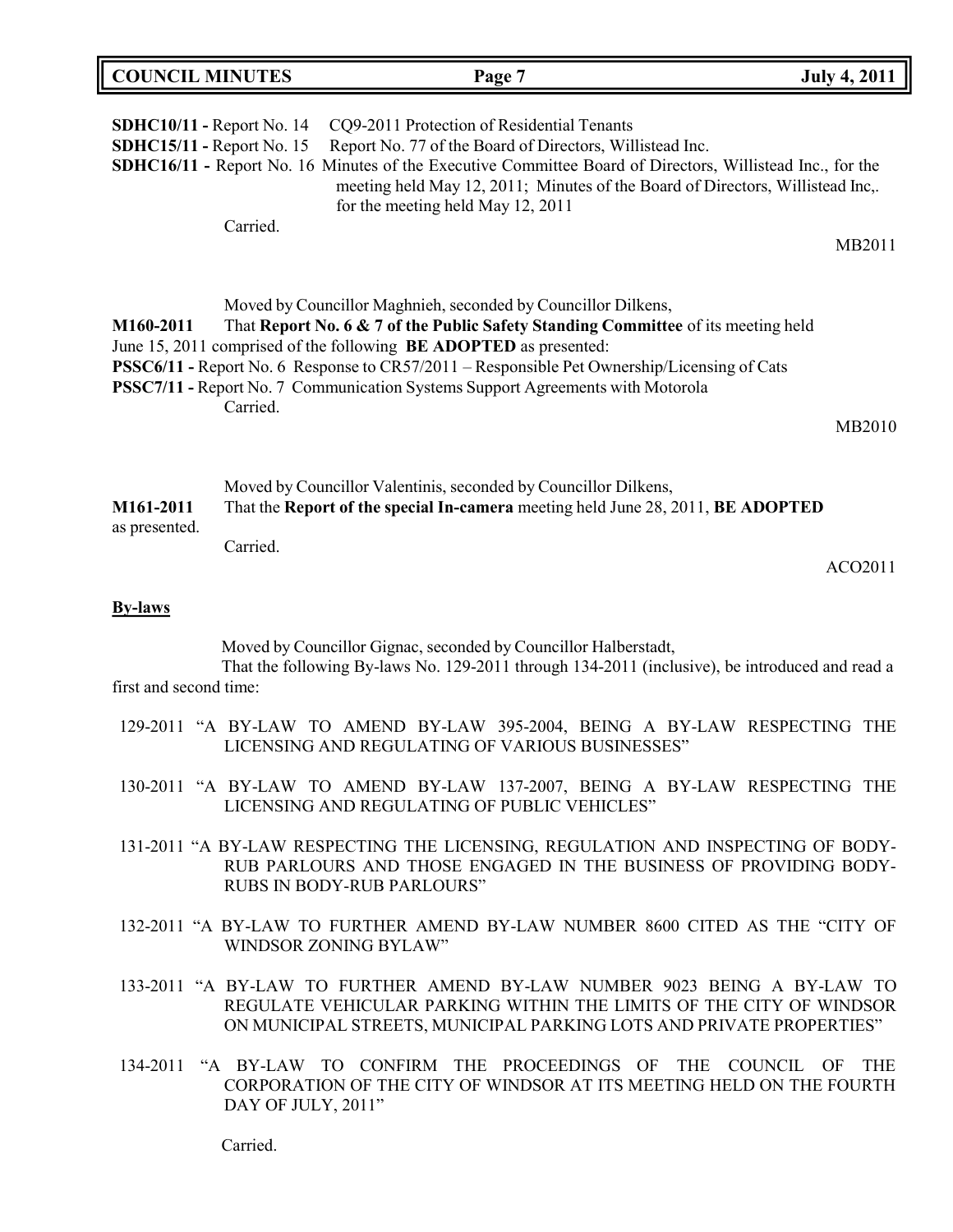| <b>COUNCIL MINUTES</b><br><b>July 4, 2011</b><br>Page 8 |  |
|---------------------------------------------------------|--|
|---------------------------------------------------------|--|

Moved by Councillor Hatfield, seconded by Councillor Jones,

That the Committee of the Whole does now rise and report to Council respecting the business items considered by the Committee:

- **2) Consent Agenda (as amended)**
- **3) Items Deferred**
- **Items Referred**
- **4) Consideration of the Balance of Business Items (see Schedule "A")**
- **5) Committee Reports (as amended)**
- **6) By-laws given first and second readings (as presented)**

Carried.

#### **Notices of Motion**

Moved by Councillor Hatfield, seconded by Councillor Valentinis, **M154-2011** That Rule 13.9 of the Procedure By-law regarding business not already before Council **BE WAIVED** to permit the introduction of a motion for consideration without prior notice respecting funding for the Afterschool Grant Program, 2011-2012.

Carried.

Moved by Councillor Hatfield, seconded by Councillor Maghnieh,

**M155-2011** That the offer from Her Majesty the Queen in Right of Ontario as represented by the Minister of Health Promotion and Sport for funding for the Afterschool Program in the amount of \$102,000 for the period of September 1, 2011 to June 30, 2012 **BE ACCEPTED;** and further,

That the Community Development and Health Commissioner and City Clerk **BE AUTHORIZED** to sign the agreement satisfactory in technical content to the Executive Director of Recreation and Culture, in financial content to the City Treasurer and in form to the City Solicitor; and further,

That should the Afterschool Grant Program be extended in future years, that the Community Development and Health Commissioner and the City Clerk for agreements with a value of \$150,000 or less and the Chief Administrative Officer and City Clerk for agreements with a value in excess of \$150,000

**BE AUTHORIZED** to sign the agreements satisfactory in technical content to the Executive Director of Recreation and Culture, in financial content to the City Treasurer and in form to the City Solicitor; and further,

That information on future grants for this program **BE REPORTED** on an annual basis by the Community Development and Health Commissioner.

Carried.

## **Third Reading of By-laws**

Moved by Councillor Maghnieh, seconded by Councillor Dilkens,

That the following By-laws No. 129-2011 through 134-2011 (inclusive), having been read a first and second time be now read a third time and finally passed and that the Mayor and Clerk **BE AUTHORIZED** to sign and seal the same notwithstanding any contrary provision of the Council.

Carried.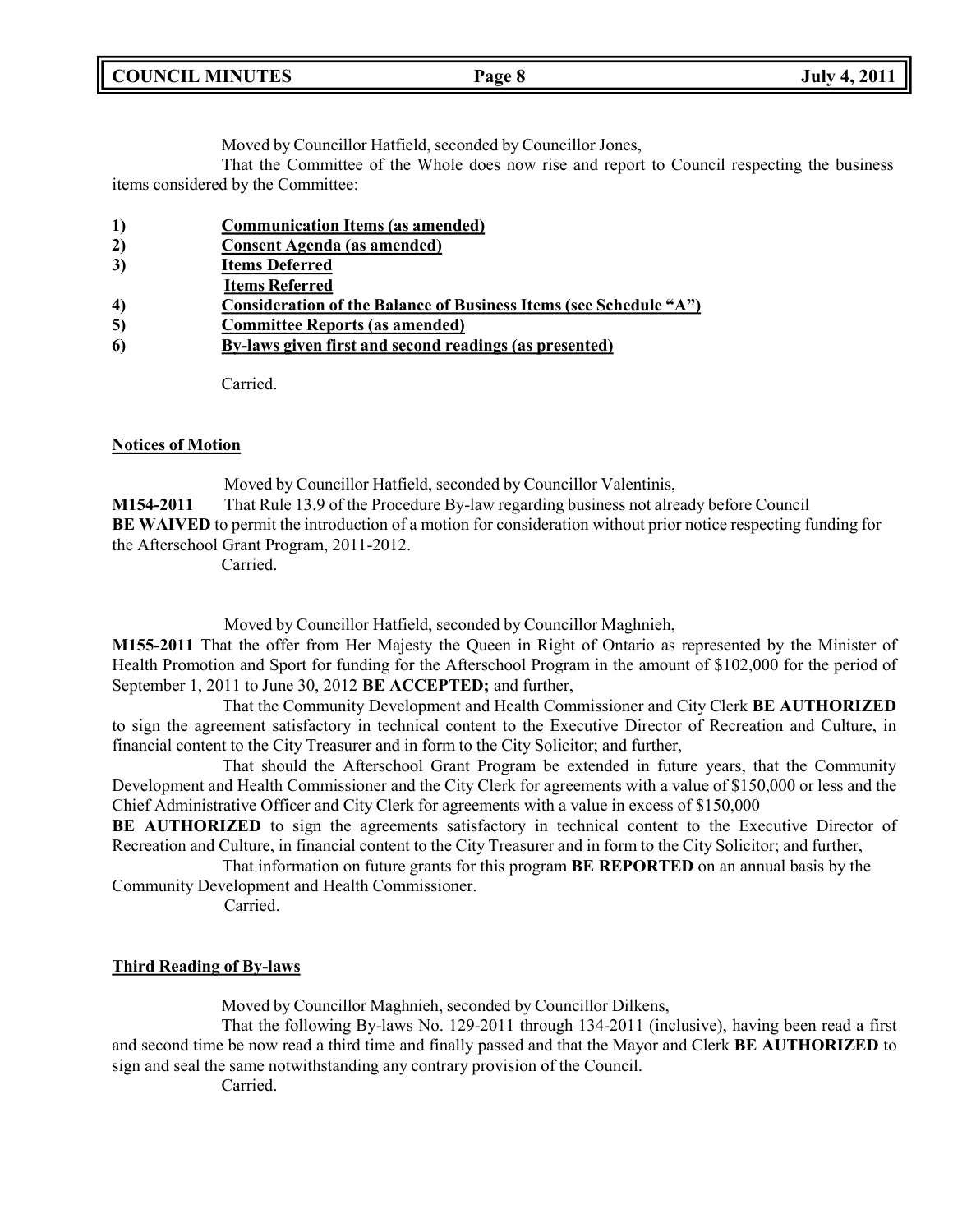#### **Petitions**

Moved by Councillor Payne, seconded by Councillor Sleiman,

**M162-2011** That the petition presented by Councillor Dilkens from the residents of Villa Paradiso who have had their properties impacted by the demolition at Windsor Crossings, and therefore requesting compensation for the affected residents, **BE RECEIVED** by the Clerk and the Clerk **BE DIRECTED** to forward the petition to the City Engineer for the purpose of an examination of the requested works or undertakings; and further that a report **BE PROVIDED** consistent with the direction provided.

Carried.

ACO/11189

#### **Council Questions**

Moved by Councillor Valentinis, seconded by Councillor Dilkens,

**M163-2011** That the following Council Question by Councillor Hatfield **BE APPROVED**, and that Administration **BE DIRECTED** to proceed with the necessary actions to respond to the Council Question in the form of an email/at the discretion of the CAO, consistent with Council"s instructions, and in accordance with Section 17.1 of the Procedure By-law 98-2011:

#### **CQ49-2011**

Asks would it be possible for Administration to contact and work with Mr. Ashok Sood who has relocated Champion Products after a fire on Walker Road to another building on Wyandotte Street which was the first Ford Motor Company of Canada factory in Canada and the home of the Windsor built Model "T" Ford vehicles. Mr. Sood is interested in exploring the building"s history and in marketing its historic value. This building is one of Windsor"s historic gems and should be polished, preserved and promoted. If the City has resources to assist, we should be doing that.

Carried.

MBA2011 (July 4, 2011)

Moved by Councillor Valentinis, seconded by Councillor Dilkens,

**M164-2011** That the following Council Question by Councillor Payne **BE APPROVED**, and that Administration **BE DIRECTED** to proceed with the necessary actions to respond to the Council Question in the form of a written report, consistent with Council"s instructions, and in accordance with Section 17.1 of the Procedure By-law 98-2011:

#### **CQ50-2011**

Asks for a report on the availability of funding for the following renewal dollars required as stated in the 2010 Fundraising Committee Report Immediate…….\$219,233 1-5 Years..........\$531,166

Carried.

SR2011 (July 4, 2011)

## **COUNCIL EXECUTE: COUNCIL COUNCIL COUNCIL COUNCIL COUNCIL COUNCIL COUNCIL COUNCIL COUNCIL COUNCIL**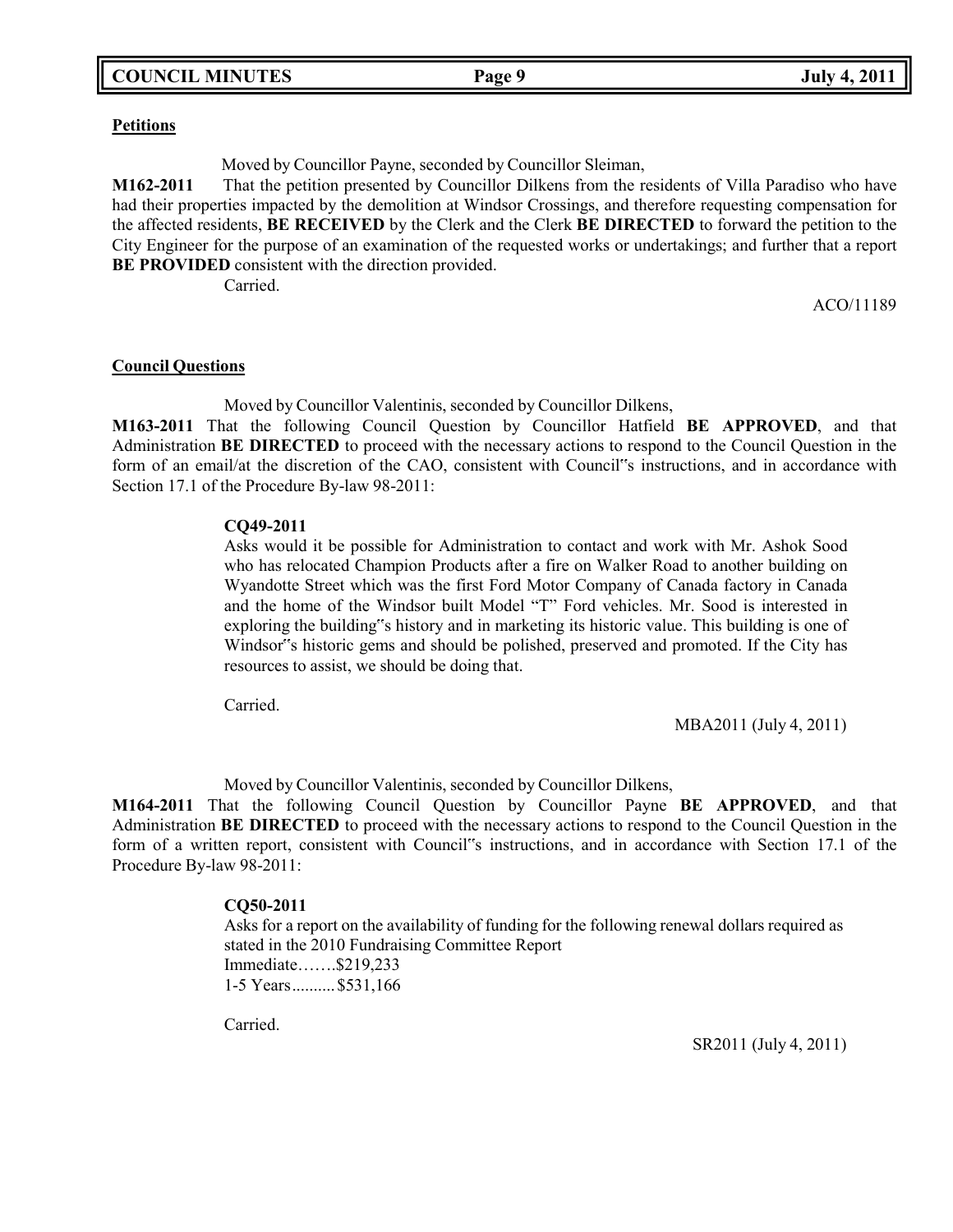**COUNCIL MINUTES Page 10 July 4, 2011**

# \***Communication No. 3 – Additional Direction:**

Moved by Councillor Halberstadt, seconded by Councillor Dilkens, **M165-2011** That the correspondence from the Town Clerk, Fort Erie – Ontario, dated June 21, 2011 regarding "Request the OLG to amend the Racetrack Municipality Contribution Agreement to ensure that the municipal share of revenues will not be reduced" **BE RECEIVED**, and further, that Windsor City Council **ENDORSE** the resolution contained in the correspondence.

Carried.

#### **Adjournment**

of the Mayor. Moved by Councillor Gignac, seconded by Councillor Halberstadt, That this Council meeting stand adjourned until the next regular meeting of Council or at the call Carried.

Accordingly, the meeting is adjourned at 8:45 o'clock p.m.

**MAYOR**

**CITY CLERK**

# **THIS IS A DRAFT COPY**

# **DEPUTY CITY CLERK/SENIOR MANAGER OF COUNCIL SERVICES**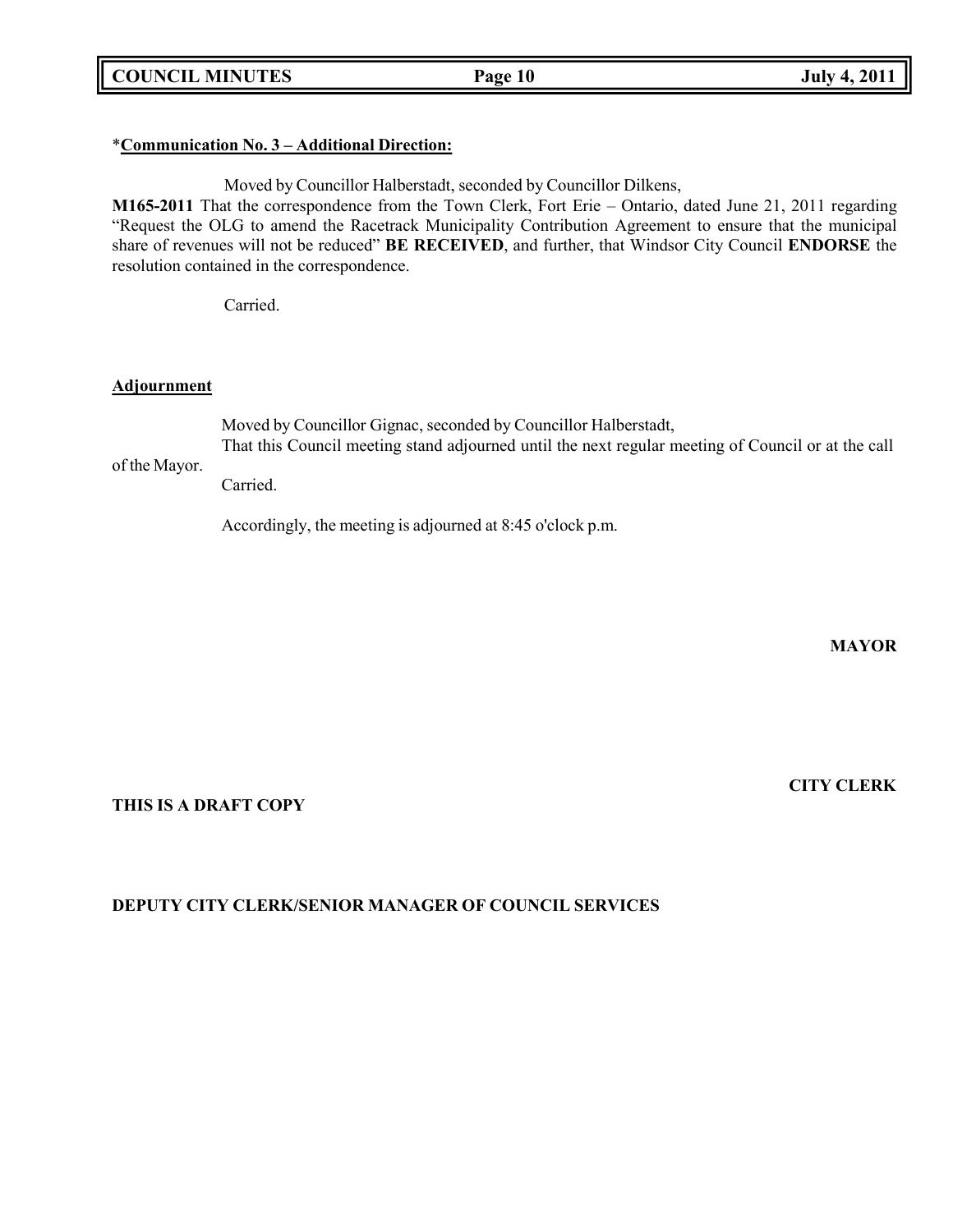# **COUNCIL MINUTES Page 11 July 4, 2011**

Gignac Sleiman

CR197/2011

That the report of the Executive Director of Parks and Facilities dated February 25, 2011 entitled "CQ22-2010 – Park Usage Study **BE RECEIVED** for information.

Carried.

Report Number **15091 SR2011 1**

## Hatfield Maghnieh

## CR198/2011

I. That the application by Her Majesty The Queen in the Right of Ontario as represented by The Ministry of Energy & Infrastructure (File No.: SPC-016/11) **BE APPROVED** permitting development in accordance with the following drawings:

| Map No.: SPC-016/11-1B |
|------------------------|
| Map No.: SPC-016/11-1C |
| Map No.: SPC-016/11-2A |
|                        |
| Map No.: SPC-016/11-3A |
| Map No.: SPC-016/11-3B |
| Map No.: SPC-016/11-3C |
| Map No.: SPC-016/11-3D |
| Map No.: SPC-016/11-3E |
|                        |

II. That the owner **AGREES** to provide the following undertaking at their expense, prior to the issuance of a Building Permit:

Site Plan General Provisions, except amended as follows:

- 1) Revised G-4 Storm Detention Scheme:
	- a) Prior to the issuance of a Building Permit, the owner shall agree to retain a Consulting Engineer for the design and preparation of drawings, satisfactory to the City Engineer and Chief Building Official, for an internal storm water detention scheme to service the subject lands. The purpose of this scheme will be to ensure that the storm drainage being directed to the Corporation"s municipal drainage system, from the lands in their improved state, be restricted to no greater than the present flow from the subject lands. Calculations will be performed according to the 1:2 year storm for these lands; and,
	- b) Upon approval of the drawings by the City Engineer and the Chief Building Official, the owner shall agree to construct at the owner"s entire expense the said storm detention scheme, in accordance with that approved drawings and to the satisfaction of the Chief Building Official.
- 2) Delete G-16 Development Charges
- 3) Revised G-20 (Completion Date) That the owner further covenants and agrees that all the buildings, parking, access areas, fencing, landscaping areas and all other required facilities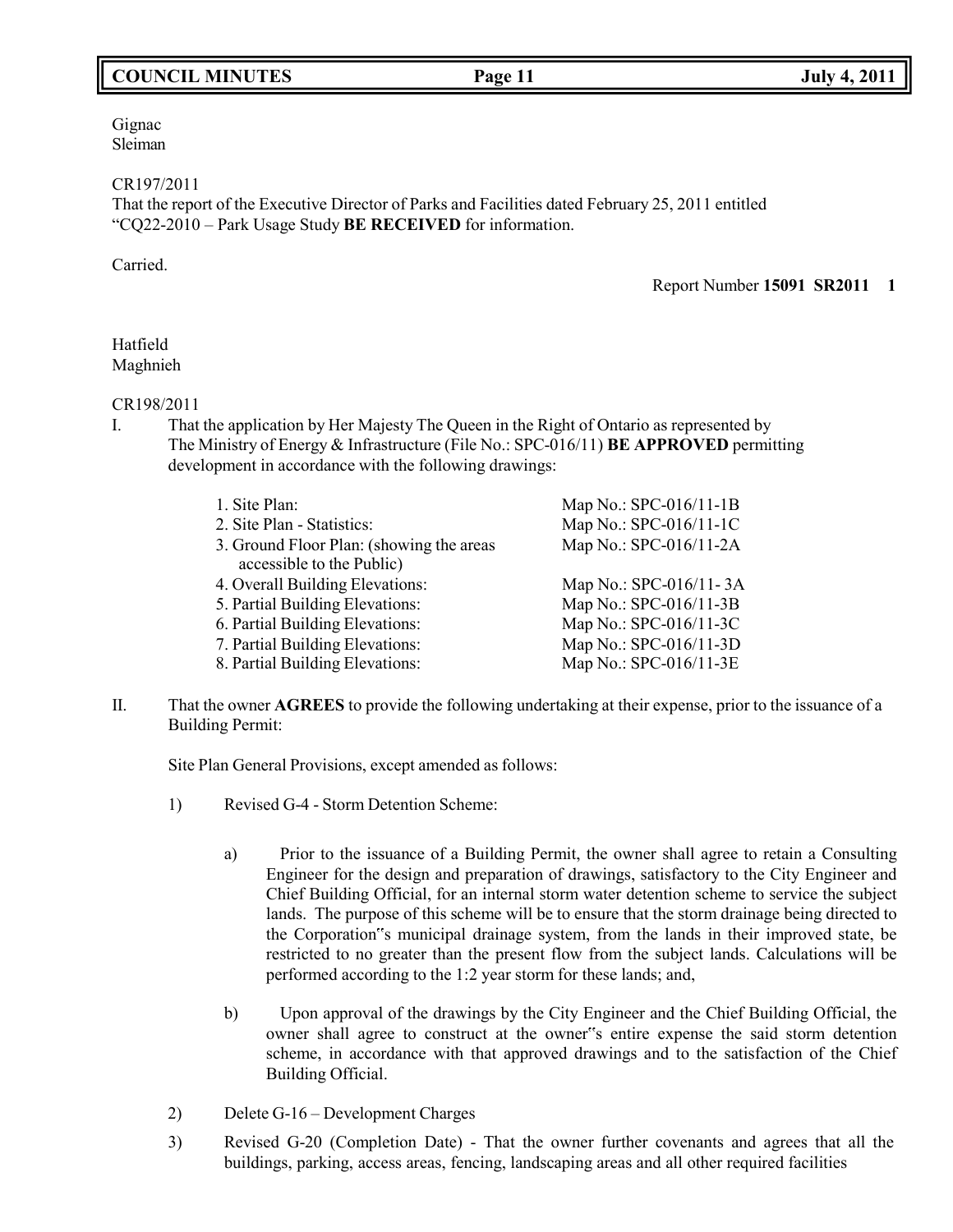# **COUNCIL MINUTES Page 12 July 4, 2011**

required by this undertaking shall be completed on or before three (3) years after the Chief Building Official has issued a Building Permit for the said development or subject to any further extension as may be approved by the Manager of Urban Design.

Special Provisions:

- 1) Street Lighting The owner further agrees to construct and install street lighting on the  $8<sup>th</sup>$ Concession including all poles, wires, fixtures, and conduits in accordance with the design, location, and specifications of Hydro One and to the satisfaction of the City Engineer.
- 2) Corner Cut-Off The owner agrees to utilize best efforts to obtain an Order in Council (OIC) on or before November 30, 2012 to gratuitously convey to the Corporation land described as a 4.6m x 4.6m corner cut-off at the intersection of  $8<sup>th</sup>$  Concession and the Interim Private Lane to the satisfaction of the City Engineer.

*(Note: This condition shall not affect, impede or hinder the issuance or process of Site Plan Approval or any required permitting.)*

- 3) Land Conveyance Prior to the issuance of a Certificate of Occupancy, the owner shall agree to gratuitously convey to the Corporation, the lands described as Part 3 of 12R-24186.
- 4) Sidewalks The owner further agrees to pay to the Corporation, prior to the issuance of a Building Permit, the sum of \$16,560.00, being the owner"s contribution towards the future construction of a concrete sidewalk along the entire 8<sup>th</sup> Concession frontage of the subject lands.
- 5) Curbs and Gutters The owner further agrees to pay to the Corporation, prior to the issuance of a Building Permit, the sum of \$9,600.00, being the owner"s contribution towards the future construction of concrete curb and gutter along the  $8<sup>th</sup>$  Concession frontage of the subject lands.
- 6) Interim Private Lane The owner agrees to:
	- i. Construct, at their entire expense an interim private lane on the Corporation lands south of the subject property to the satisfaction of the City Engineer;
	- ii. Pay the entire costs of maintaining and repairing the lands described as Parts 1 to 3 of 12R-24186. These include the cost of maintenance, repairs, snow removal, cleaning, sweeping and lighting (where applicable) until such time as it becomes a public road; and,
	- iii. The owner shall maintain, until such time as the interim private lane becomes a public road, a policy of public liability and property damage insurance in the amount of TWO MILLION DOLLARS (\$2,000,000.00) and containing endorsements showing the Corporation as an additional named insured and have cross-liability clause, and in form satisfactory to the Manager of Risk Management. Before commencing construction of any works on the land owned by the Corporation, the owner shall provide the Corporation with a certified copy of such policy.
- 7) Future East/West Collector Road The Traffic Impact Study prepared by Paradigm Transportation Solutions Ltd, dated November 2008, identifies a proposed east/west road providing access to the site on the south side of the subject lands:
	- i. The owner shall construct the pavements, including curbs and gutters, driveway approaches, water main, utilities, trees, sidewalks and the necessary drainage facilities for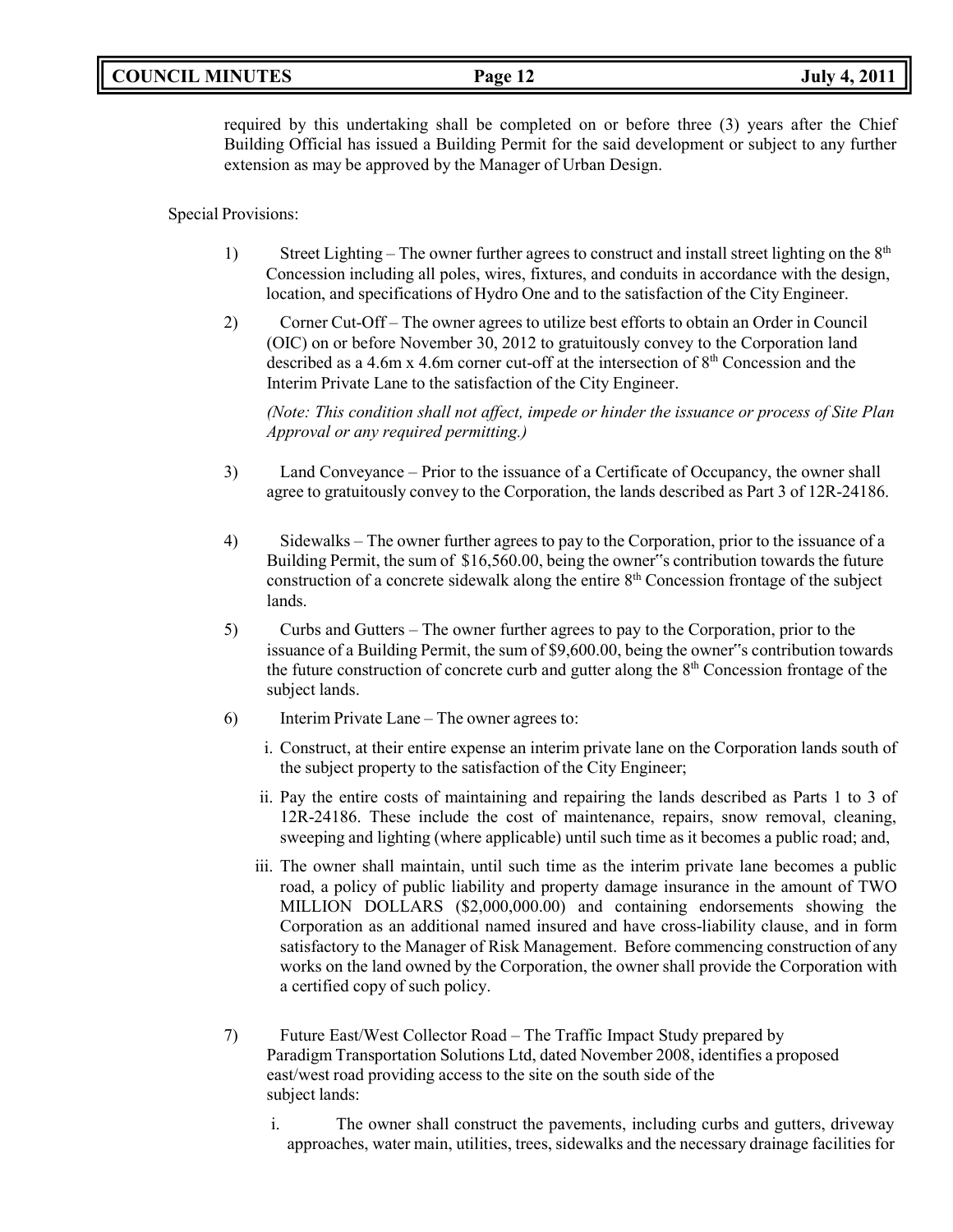the future east/west collector road at on parts 1 and 2 of 12R-24186 to City Standards from 8<sup>th</sup> Concession to the western limit of the subject lands to the satisfaction of the City Engineer. Pavements shall be a minimum of 10.6 metres in width to accommodate a travel lane and bike lanes on each side. Cul-de-sacs shall have a minimum radius of thirty-one feet (31'), (9.5m). Temporary cul-de-sacs and barricades shall be installed at temporary dead-ended streets. The applicant(s) shall agree that one full winter shall elapse following laying of base asphalt prior to the laying of surface asphalt;

- ii. The owner shall enter into an agreement for the construction of said road with the Corporation for the following requirements under the General Provisions of Council Resolutions 233/98: G-1, G-2(1), G-2(2), G-2(4), G-2(5), G-2(6), G-2(7), G-2(9), G-2(10), G-2(13),G-2(14), G-2(15), G-2(16), G-2(17), G-2(18), G-7, G-8, G-9, G-10, G-11, G-12, G-13, G-14; and,
- iii. The owner agrees to plant trees on both sides of the future East-West Collector Road with the same spacing and species as shown on the Indicative Landscape Plan to the satisfaction of the City Planner. Further the applicant agrees to provide \$18,000.00 for their estimated 40 trees (\$450/tree supplied and installed) to the City, prior to the issuance of a construction permit.
- 8) Cash in Lieu of Construction of the Future East/West Collector Road The owner may contribute the construction cost of the future east/west collector road from 8<sup>th</sup> Concession to the westerly limit of the subject lands, to the Corporation in lieu of constructing the roadway, in whole or in part, upon mutually agreeing upon the cost of such works, and subject to approval of the City Engineer. The collector road shall include pavement, curbs and gutters, water main, storm sewer, sidewalks, streetlights, utilities and trees.

Any contributions made by the applicant, in lieu of constructing the east/west collector road, may be reimbursed to the owner, upon construction of the roadway or parts thereof, by the owner. All work shall be constructed to City Standards and to the satisfaction of the City Engineer.

- 9) Removal of "H" symbol That prior to the issuance of a construction permit, the owner agrees to have the "H" symbol removed in accordance with CR 227/2009 on the following stated conditions of "H" removal therein:
	- i A servicing agreement is in place with the municipality and has been executed including, but not limited to, all requirements within the comments of the Public Works Department in this report;
	- ii The applicant has executed a site plan control agreement; and,

iii Full municipal services have been provided to the satisfaction of the City Engineer. The requirement of the site plan control agreement is fulfilled by the undertaking to the satisfaction of the City Planner.

- 10) Adequacy of existing water mains for fire protection and pressure That prior to the issuance of a Building Permit, the owner agrees to check the adequacy of existing water mains with regard to fire protection and pressure. The owner will be responsible for providing adequate water flow to the site. This should be accomplished by flow testing the existing water mains servicing the proposed site. The Windsor Utilities Commission, Water Engineering Department, must approve all water main installation;
- 11) ERCA requirements: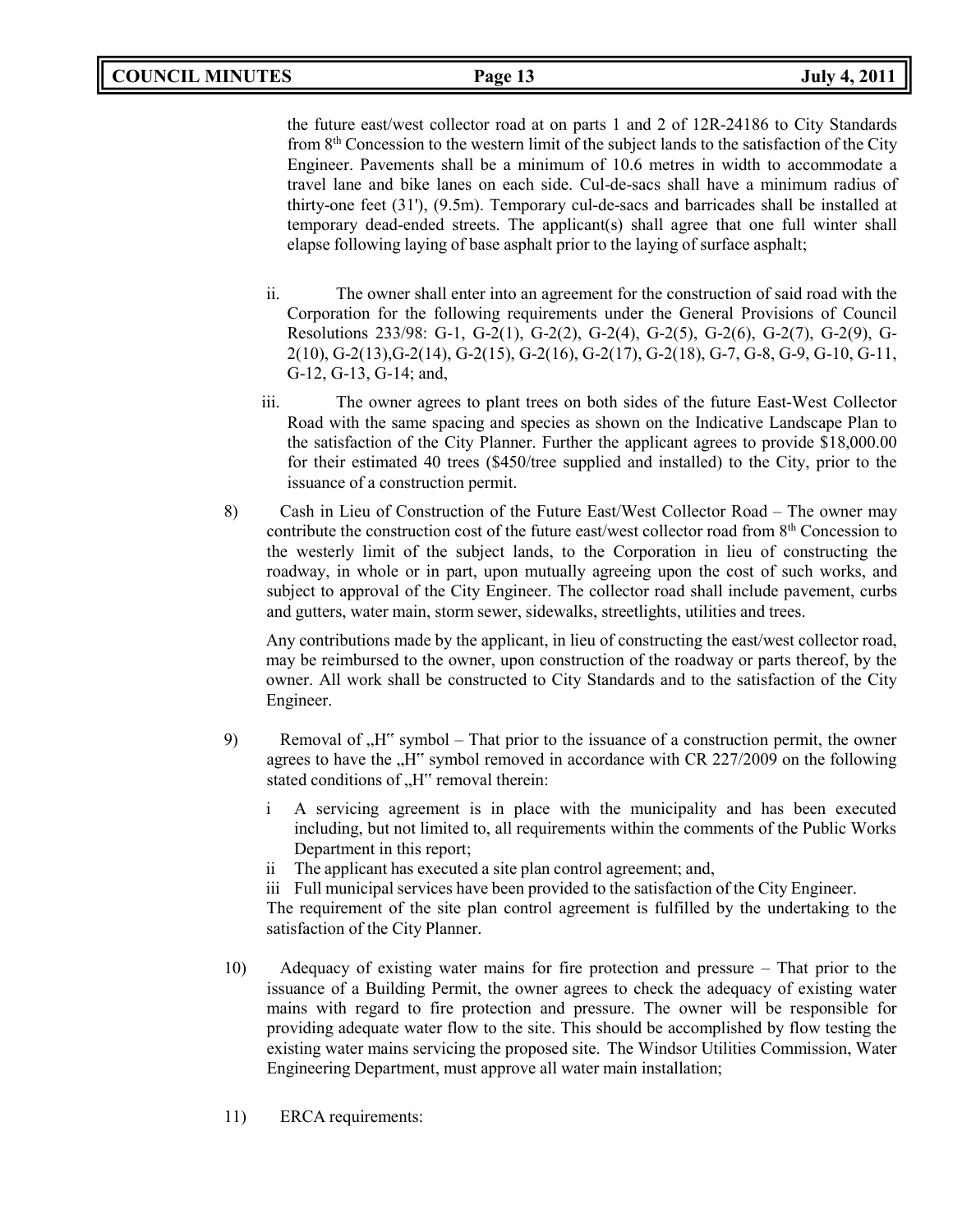- i That the owner undertake an engineering analysis to identify storm water quality and quantity measures taking into account the inadequacy of drainage capacity in the downstream watercourse. This assessment will be necessary to the level of an overregulation (higher level than the typical predevelopment 1:100 year level) to the satisfaction of the Essex Region Conservation Authority and the Municipality;
- ii That the owner installs storm water management measures identified about, as part of the development of the site, to the satisfaction of the Essex Region Conservation Authority and the Municipality; and,

iiiThat the owner obtains the necessary permit or clearance from the Essex Region Conservation Authority prior to undertaking site alterations and/or construction activities

- 12) Bell Canada requirements:
	- i That the owner is hereby advised that prior to commencing any work within the Plan, the Owner must confirm that sufficient wire-line communication/telecommunication infrastructure is currently available within the proposed development to provide communication/telecommunication service to the proposed development. In the event that such infrastructure is not available, the Owner is hereby advised that the Owner may be required to pay for the connection to and/or extension of the existing communication/telecommunication infrastructure. If the Owner elects not to pay for such connection to and/or extension of the existing communication/telecommunication infrastructure, the Owner shall be required to demonstrate to the municipality that sufficient alternative communication/telecommunication facilities are available within the proposed development to enable, at a minimum, the effective delivery of communication/ telecommunication services for emergency management services (i.e., 911 Emergency Services);
	- ii Bell Canada requires one or more conduit or conduits of sufficient size from each unit to the room(s) in which the telecommunication facilities are situated and one or more conduits from the room(s) in which the telecommunication facilities are located to the street line; and,
	- iii If there are any conflicts with existing Bell Canada facilities or easements, the owner shall be responsible for re-arrangements or relocations.
- 13) Land Conveyance The owner agrees to utilize best efforts to obtain an Order in Council (OIC) on or before November 30, 2012 prior to gratuitously convey to the Corporation, land sufficient to create a 24 metre right-of-way on  $8<sup>th</sup>$  Concession. This conveyance shall be approximately 2 metres along the entire frontage of the subject lands.

*(Note: This condition shall not affect, impede or hinder the issuance or process of Site Plan Approval or any required permitting.)*

- 14) Engineer"s Report for Accesses over 8th Concession Drain The owner shall submit, at their entire cost, an Engineer"s Report in accordance with the requirements of the Drainage Act, which will establish future costs to the abutting and upstream property owners.
- III. The fire route bylaw **BE AMENDED** by the City so that the fire access be designated a fire route with no vertical deflections.
- IV. That in accordance with By-law 11275, Administration **BE AUTHORIZED** to approve future changes to the approved site plan and elevations.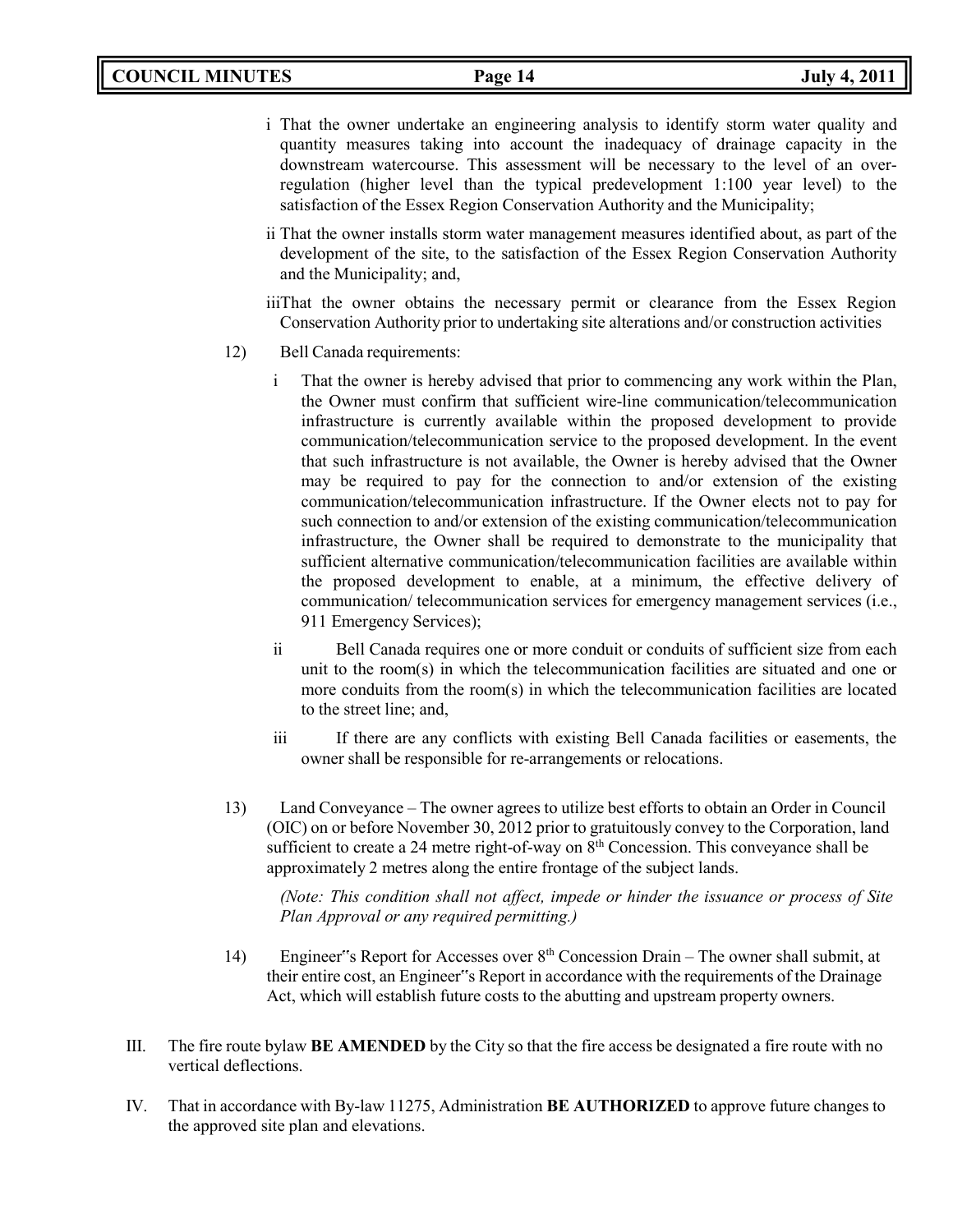|  | <b>COUNCIL MINUTES</b> |
|--|------------------------|
|--|------------------------|

# V. That the developer **BE EXPECTED** to construct a good size bus shelter at the Transit Windsor bus stop that would be created to service this facility, consistent with the application for transit; and further, that the developer **CONSIDER** a playground.

Carried.

#### Report Number **15352 ZS/11103 ZB/10347 2**

Gignac Dilkens

#### CR199/2011

That Council **APPROVE** funding in the amount of \$2,000,000 identified in the 2011 Capital Budget for the Wyandotte East-Walker Road to Lauzon Road Streetscape Median Improvements to fund Phase  $1 - 3$  of the Median Streetscaping  $\sqrt{(1.2 \text{ million } S1 \text{ million})}$  and Phase 1 of the Drouillard underpass Streetscaping (\$800,000) (and \$200,000 to **BE ALLOCATED** for gateway/streetscaping improvements at the Windsor /Tecumseh border along County Road 42); and,

That Council **DIRECT** Administration to **PREPARE** a Request for Proposals (RFP) to engage an Engineering Consultant to provide engineering services deemed necessary for the project to ensure that the integrity of the existing underpass structure is not compromised in any way. An RFP for engineering will be prepared as per the Purchasing bylaw.

Carried.

Report Number **15362 SW/11104 3**

Dilkens Maghnieh

## CR200/2011

THAT Council **APPROVES** the transfer of funds in the amount of \$275,000 from the \$6.59 million placeholder in the 2011 Capital Budget to the Dominion Boulevard Sidewalk project; and further, that Administration communicate with officials at Canada Post to see if there are any other areas in Windsor of similar concern that would warrant further review, so that those problems are not encountered on a go-forward basis, and that Council **BE ADVISED** accordingly.

Carried.

Report Number **15353 SW2011 C4**

Halberstadt Dilkens

CR201/2011

THAT the Program & Service Based Budget Project charter, attached to SDR Steering Committee direction, dated June 14, 2011 **BE APPROVED**.

Carried.

Report Number **#: 15366 GM/10567 5**

# **COUNCIL EXECUTE: COUNCIL EXECUTE: Page 15 July 4, 2011**

√√*SV*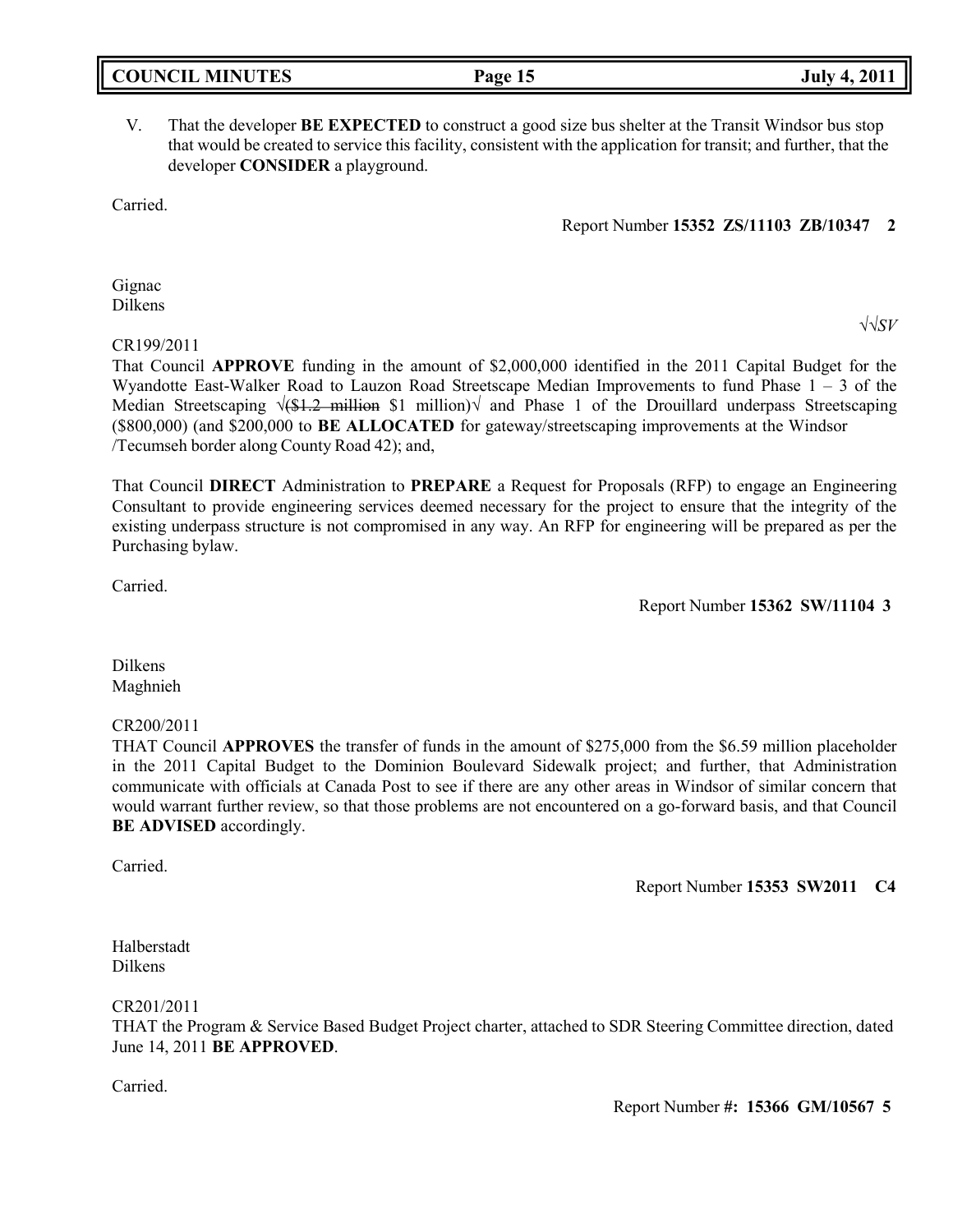# **COUNCIL MINUTES Page 16 July 4, 2011**

## Maghnieh Dilkens

# CR202/2011

I. That the application by GRAND CENTRAL BUSINESS PARK INC.

(File No.: SPC-020/11) permitting a 2-phased development **BE APPROVED** in accordance with the following drawings:

| 1. Overall Site Plan-Phase I:              | Map No.: SPC-020/11-1A  |
|--------------------------------------------|-------------------------|
| 2. Overall Site Plan-Phase I - Site data:  | Map No.: SPC-020/11-1B  |
| 3. Overall Site Plan-Phase II:             | Map No.: SPC-020/11-1C  |
| 4. Overall Site Plan-Phase II- Site data:  | Map No.: SPC-020/11-1D  |
| 5. Elevations-North & South:               | Map No.: SPC-020/11-3A  |
| 6. Elevations-East (Overall and Enlarged): | Map No.: SPC-020/11-3B  |
| 7. Elevations-West (Overall and Enlarged): | Map No.: SPC-020/11-3C; |

II. That the owner **ENTER INTO** a site plan control agreement with the Corporation, providing for the following at the expense of the owner:

- (a) Basic Provisions
- (b) General Provisions
- (c) Special Provisions
- 1. Performance Security:

| Landscaping        | \$100,000.00             |
|--------------------|--------------------------|
| Curbing            | \$33,360.00              |
| Screening          | N.A. part of landscaping |
| Lighting           | \$27,000.00              |
| Fire Route Signage | \$3,000.00               |
| Total              | \$163,360.00             |

2. Archaeological Resources - the owner(s) agree to the following requirements:

- a) Should archaeological deposits be found during construction activities, all work in the area must stop immediately and the City"s Manager of Cultural Affairs and the Ontario Ministry of Culture (OMC) must be notified and clearance be given by the Ministry of Culture.
- b) In the event that human remains are encountered during construction, all work in that area must be stopped immediately and the site secured. The local police or coroner must be contacted to determine whether or not the skeletal remains are human, and whether the remains constitute a part of a crime scene. The Heritage Operations Unit of the Ontario Ministry of Culture and the Registrar or Deputy Registrar of the Cemeteries Regulation Unit of the Ministry of Consumer and Commercial Relations must then be notified, and clearance be given by the Ministry of Culture;
- 3. Access Driveways on Pillette The applicant shall replace the existing deteriorating driveway accesses on Pillette Road with new concrete commercial driveway approaches in accordance with City of Windsor Standard Drawing AS-204.
- 4. Redundant Driveway Approaches The applicant shall agree to close and remove the redundant driveway approach at the south end of Pillette Road by reconstructing barrier curb and restoring the boulevard, all to the satisfaction of the City Engineer.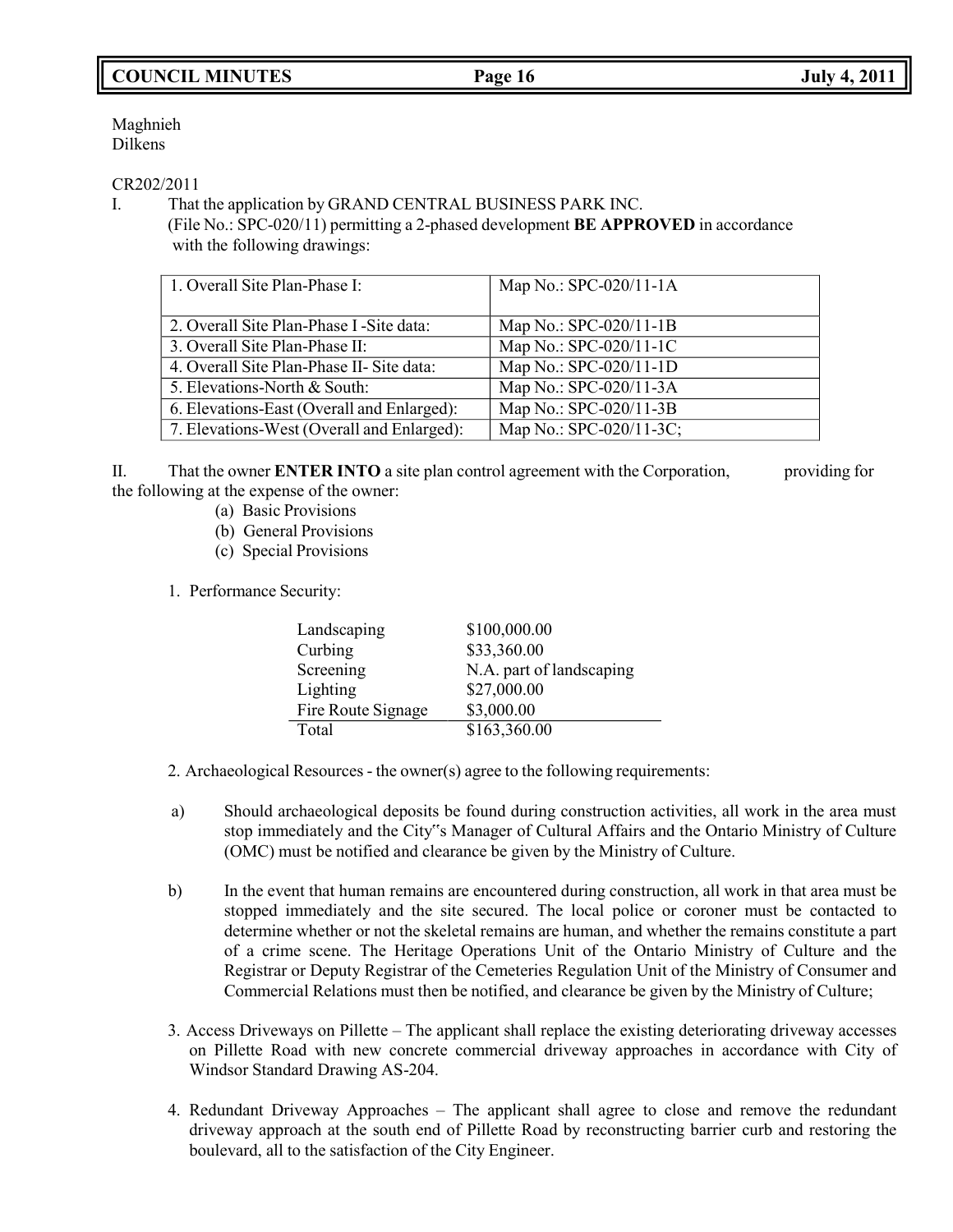- 5.Services Required on Plymouth Drive The applicant agrees to construct according to the servicing agreement (Instrument Number CE372046) and to the satisfaction of the City Engineer, services on Plymouth Drive.
- 6. Stormwater Quality Study:
- (a) The owner(s) further agree to submit to the Corporation"s City Engineer for his approval prior to the issuance of a Building Permit, a Stormwater Study for the subject lands, which addresses aspects of stormwater quality both in the construction condition and beyond.

The owner(s) further agree to carry out the requirements of the stormwater study/Detention Scheme to the satisfaction of the said City Engineer in conformance with the Ministry of the Environment guidelines and policies.

(b) The owner(s) further agree to conduct regular inspections quarterly, of all sediment and erosion control and other stormwater quality measures recommended in the Stormwater

Study/Detention Scheme. The owner(s) shall maintain inspection logs which shall be made available for review by the Corporation of the City of Windsor and the Ministry of Environment upon request; the said log(s) shall state the name of the inspector, date(s) of the inspections(s), and the rectification or replacement measures which will be taken to maintain the sediment and erosion control and other stormwater quality measures.

Inspections shall continue until the entire Grand Central Business Park lands have been fully developed.

- 7.ERCA Requirements The owner(s) further agrees to follow all drainage and flood proofing recommendations that the Essex Region Conservation Authority (ERCA) may have with respect to the subject land, based on final approval by the City Engineer.
- 8. Proposed Public Road If, at the discretion of the owner, said owner wishes the roadway south of the proposed roundabout to be designated a public highway, the owner further agrees, through consultation with the City Engineer, to construct at their expense and according to City of Windsor Standard Specifications:
	- a) Concrete sidewalks on one side of the proposed road (as per the Official Plan).
	- b) A 28 ft (28") pavement cross-section along the proposed right-of-way including concrete curbs and gutters and trees.
	- c) The roadway shall terminate in a cul-de-sac sufficient in size to accommodate industrial traffic.
	- d) Streetlighting to meet City and EnWin Utilities standards.
	- e) Utility cross-section as per City Standard Drawing As-206D, All work to the satisfaction of the City Engineer.
- 9. Specifications and Standards The applicant shall agree that all work to be carried out within the existing and future public right-of-ways shall adhere to the latest City of Windsor Specifications and Standards. Any testing required verifying compliance will be at the applicant"s entire expense.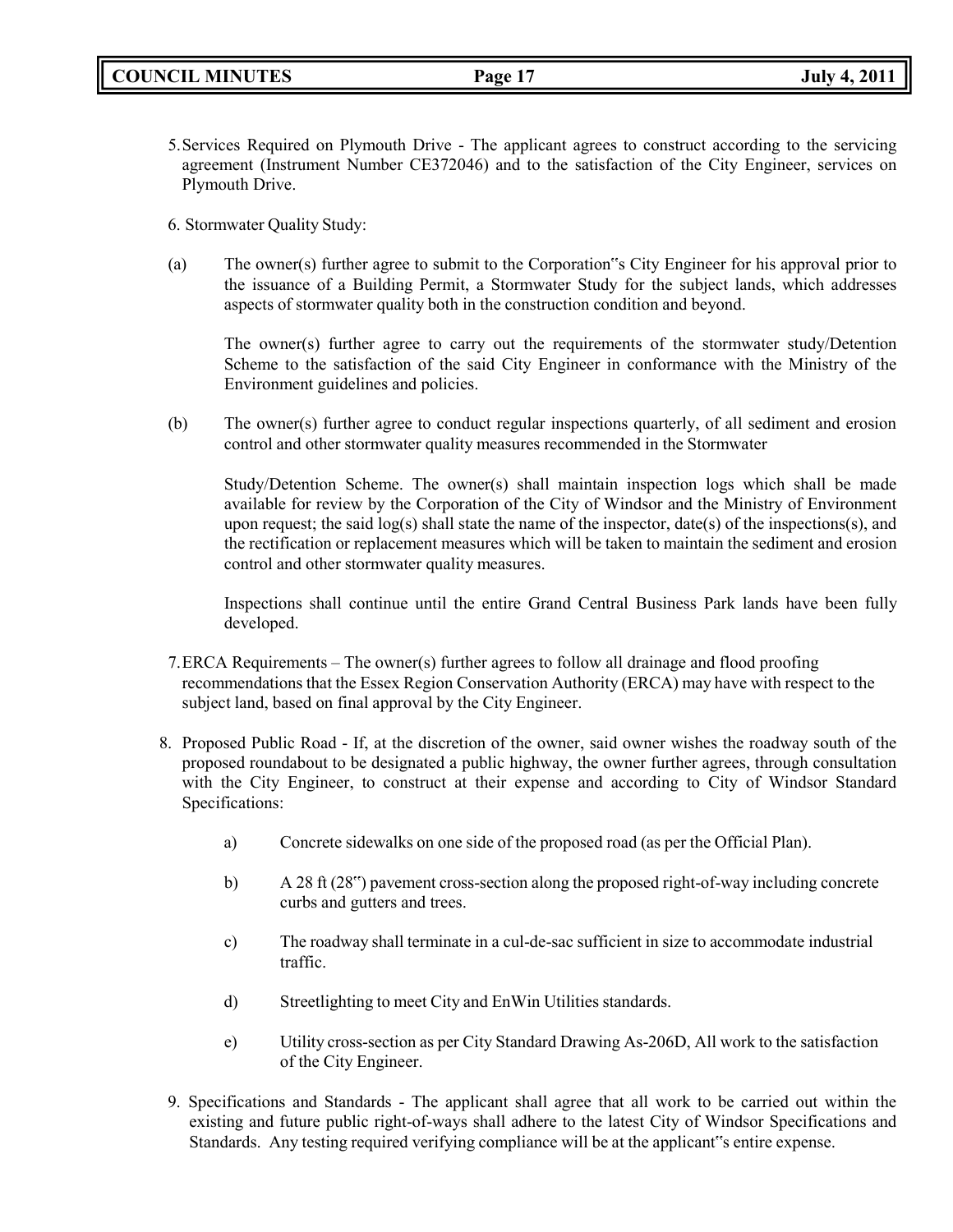- 10.Land Conveyance such time as the owner and the City Engineer agree to designate the roadway south of the proposed roundabout to be a public highway, the owner(s) shall agree to gratuitously convey to the Corporation, land sufficient to create a 20 metre wide right-of-way for this public highway. This shall include a conveyance for land sufficient to construct a cul-de-sac large enough to accommodate the turning movements of industrial traffic where the road terminates at its southern end.
- 11. ERCA requirements
	- a) That the developer undertake an engineering analysis to identify storm water quality and quantity measures as necessary to control any increases in flows in downstream Watercourses, up to and including the 1:100 year design storm, to the satisfaction of the Essex Region Conservation Authority and the Municipality.
	- b) That the developer installs storm water management measures identified above, as part of the development of the site, to the satisfaction of the Essex Region Conservation Authority and the Municipality.
	- c) That the developer obtains the necessary permit or clearance from the Essex Region Conservation Authority prior to undertaking site alterations and/or construction activities.
- 12. Bell Canada requirements
	- a) Bell Canada requires one or more conduit or conduits of sufficient size from each unit to the room(s) in which the telecommunication facilities are situated and one or more conduits from the room(s) in which the telecommunication facilities are located to the street line.
	- b) If there are any conflicts with existing Bell Canada facilities or easements, the Owner/Developer shall be responsible for re-arrangements or relocations;
- III. That the fire route bylaw **BE AMENDED** so that the fire access be designated a fire route with no vertical deflections;
- IV. That in accordance with By-law 11275, Administration **BE AUTHORIZED** to approve future changes to the approved site plan and elevations;

Carried.

Report Number 15351 ZS/11078 C6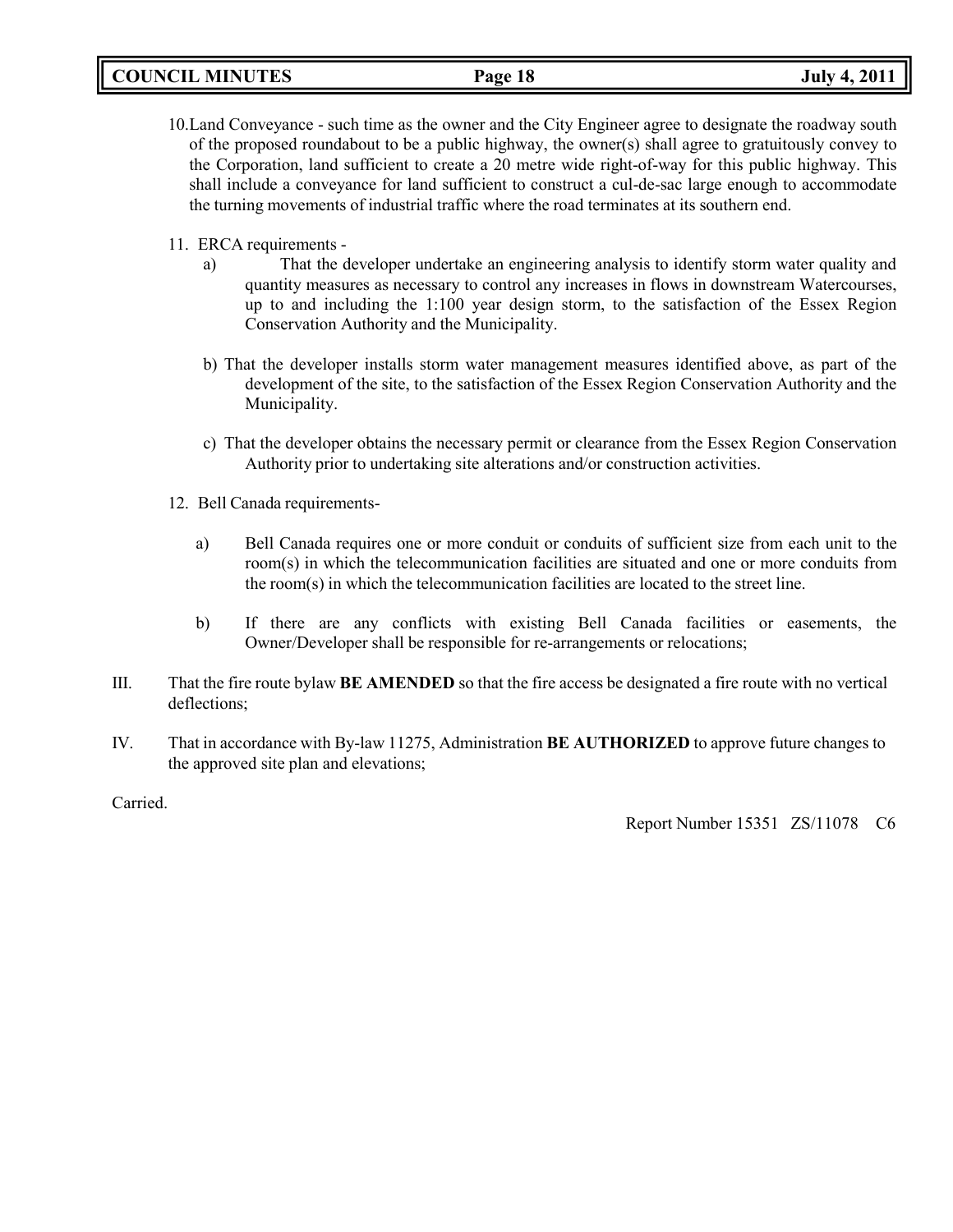|  | <b>COUNCIL MINUTES</b> |
|--|------------------------|
|--|------------------------|

**COUNCIL EXECUTE:** FOR THE PAGE 19

**ADOPTED** by Council at its meeting held July 4, 2011 [**M156-2011**]

VC/bm

# **SPECIAL MEETING OF COUNCIL – IN CAMERA July 4, 2011**

# **Meeting called to order at: 4:03 p.m.**

# **Members in Attendance:**

Mayor E. Francis Councillor D. Dilkens (arrives at 4:08 p.m.) Councillor R. Jones Councillor A. Halberstadt Councillor F. Valentinis Councillor P. Hatfield Councillor J. Gignac Councillor A. Maghnieh Councillor H. Payne Councillor E. Sleiman

# **Members Absent:**

Councillor B. Marra

# **Also in attendance:**

- H. Reidel, Chief Administrative Officer
- M. Sonego, City Engineer and Corporate Leader Environmental Protection and Transportation
- G. Wilkki, City Solicitor and Corporate Leader Economic Development and Public Safety
- V. Critchley, City Clerk/Licence Commissioner and Corporate Leader Public Engagement and Human Resources
- O. Colucci, Chief Financial Officer/City Treasurer and Corporate Leader Finance and Technology

# **Verbal Motion is presented by Councillor Hatfield, seconded by Councillor Valentinis,**

**to move in Camera for discussion of the following item(s):**

| 0. | <b>Subject</b>                                                                | $\vert$ - Pursuant to Municipal Act, $\vert$<br>2001, as amended |
|----|-------------------------------------------------------------------------------|------------------------------------------------------------------|
|    | 1.  ty/Legal matter – Howard Avenue Grade $ 239(2)(c) $<br>Separation project |                                                                  |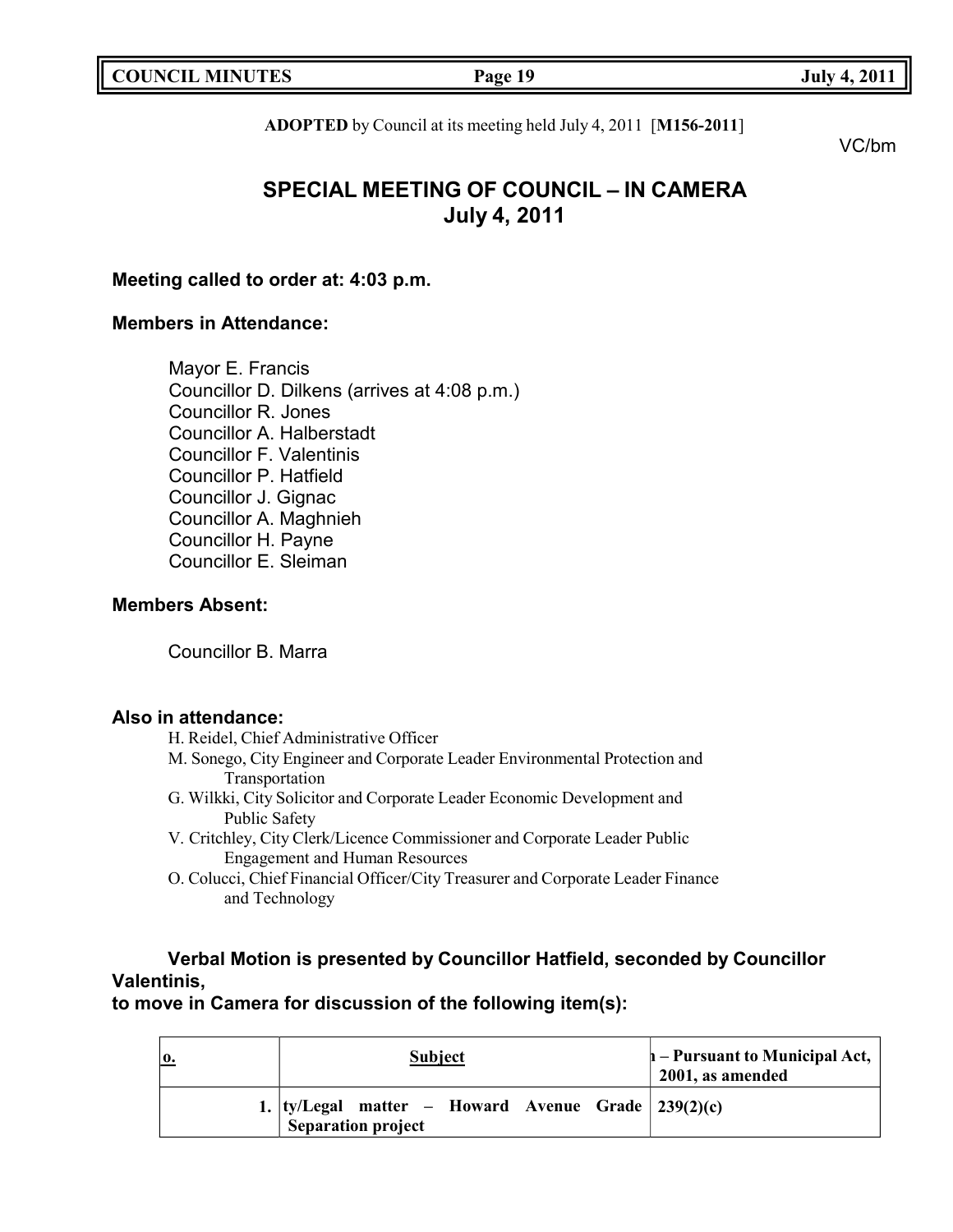**COUNCIL MINUTES Page 20 July 4, 2011**

| 2. $ $ ty matter – disposition of land                                                                                                                          | 239(2)(c) |
|-----------------------------------------------------------------------------------------------------------------------------------------------------------------|-----------|
| 3. $ $ ty matter – surplus parkland<br>This matter was tabled at the in-camera<br>meeting on April 6, 2011.<br>$\vert$ : See also Item 1 on the regular agenda. | 239(2)(c) |

# **Motion Carried.**

# **Declarations of Pecuniary Interest:**

None declared.

**Discussion on the items of business. (Items 1, 2 (3 deferred))**

**Verbal Motion is presented by Councillor Valentinis, seconded by Councillor Maghnieh,**

**to move back into public session.**

**Motion Carried.**

# **Moved by Councillor Sleiman, seconded by Councillor Dilkens,**

# **THAT the Clerk BE DIRECTED to transmit the recommendation(s) contained in the report(s) discussed at the In-Camera Council Meeting held July 4, 2011 directly to Council for consideration at the next Regular Meeting.**

1. That the recommendation contained in the in-camera report from the Property Supervisor, City Solicitor and Corporate Leader Economic Development and Public Safety and Chief Financial Officer/City Treasurer and Corporate Leader Finance and Technology respecting a property/legal matter – Howard Avenue Grade Separation project **BE APPROVED**.

2. That the recommendation, as amended, contained in the in-camera report from the Manager of Urban Design, Planner II – Research and Policy Support, City Planner, City Solicitor and Corporate Leader Economic Development and Public Safety, Chief Financial Officer/City Treasurer and Corporate Leader Finance and Technology and City Engineer and Corporate Leader Environmental Protection and Transportation respecting a property matter – disposition of land **BE APPROVED**.

# **Councillors Valentinis and Halberstadt voting nay.**

3. That the in-camera report from the Manager of Parks Design and Development, Executive Director of Parks and Facilities, City Engineer and Corporate Leader Environmental Protection and Transportation and Chief Financial Officer/City Treasurer and Corporate Leader Finance and Technology respecting a property matter – surplus parkland (See Item 1 on regular agenda) **BE DEFERRED**.

# **Motion Carried.**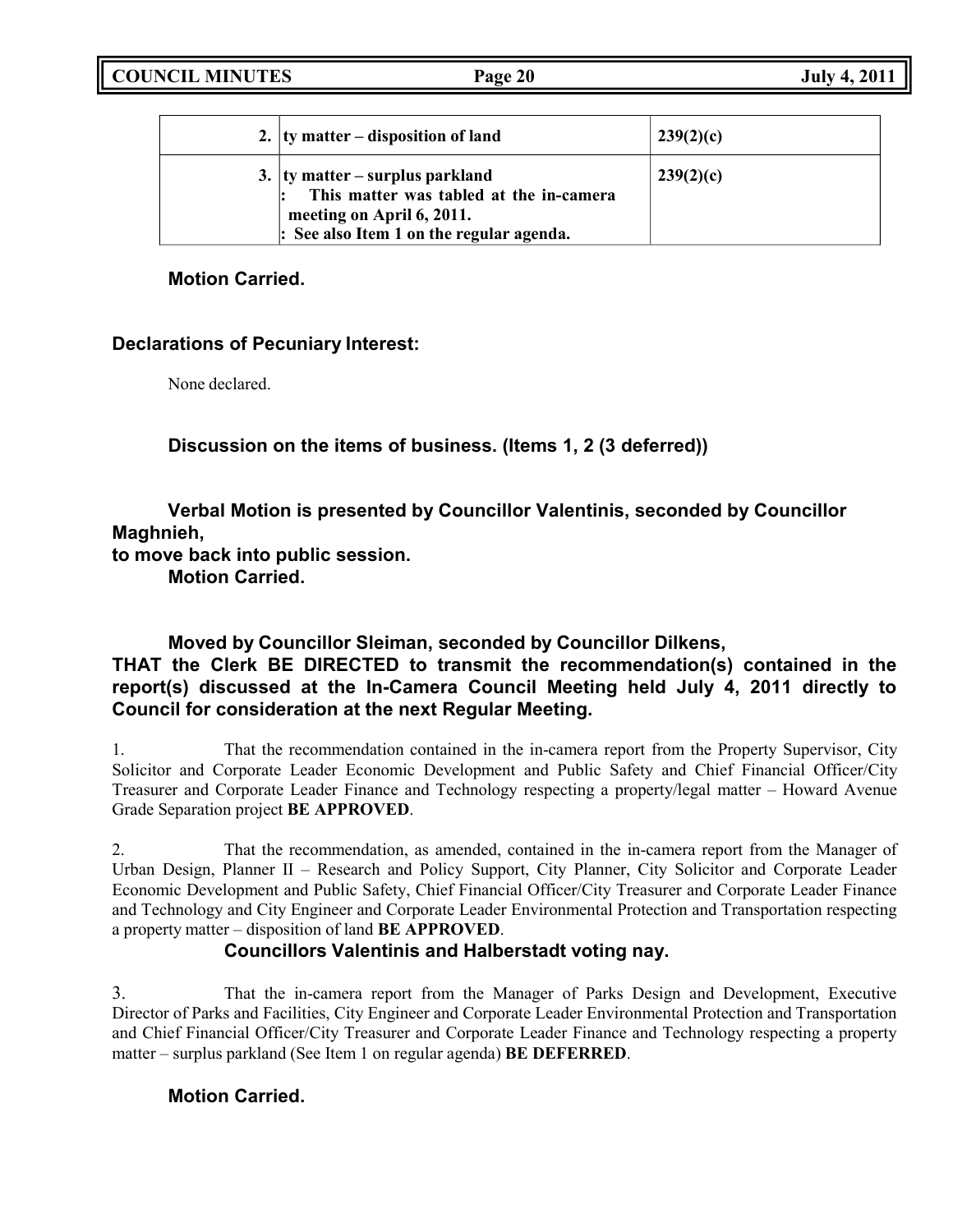| <b>COUNCIL</b><br><b>MINUTES</b> | Page<br>'C 41 | 201<br>July<br>. . |
|----------------------------------|---------------|--------------------|
|                                  |               |                    |

**Moved by Councillor Jones, seconded by Councillor Dilkens, That the special meeting of council held July 4, 2011 BE ADJOURNED. (Time: 4:55 p.m.) Motion Carried.**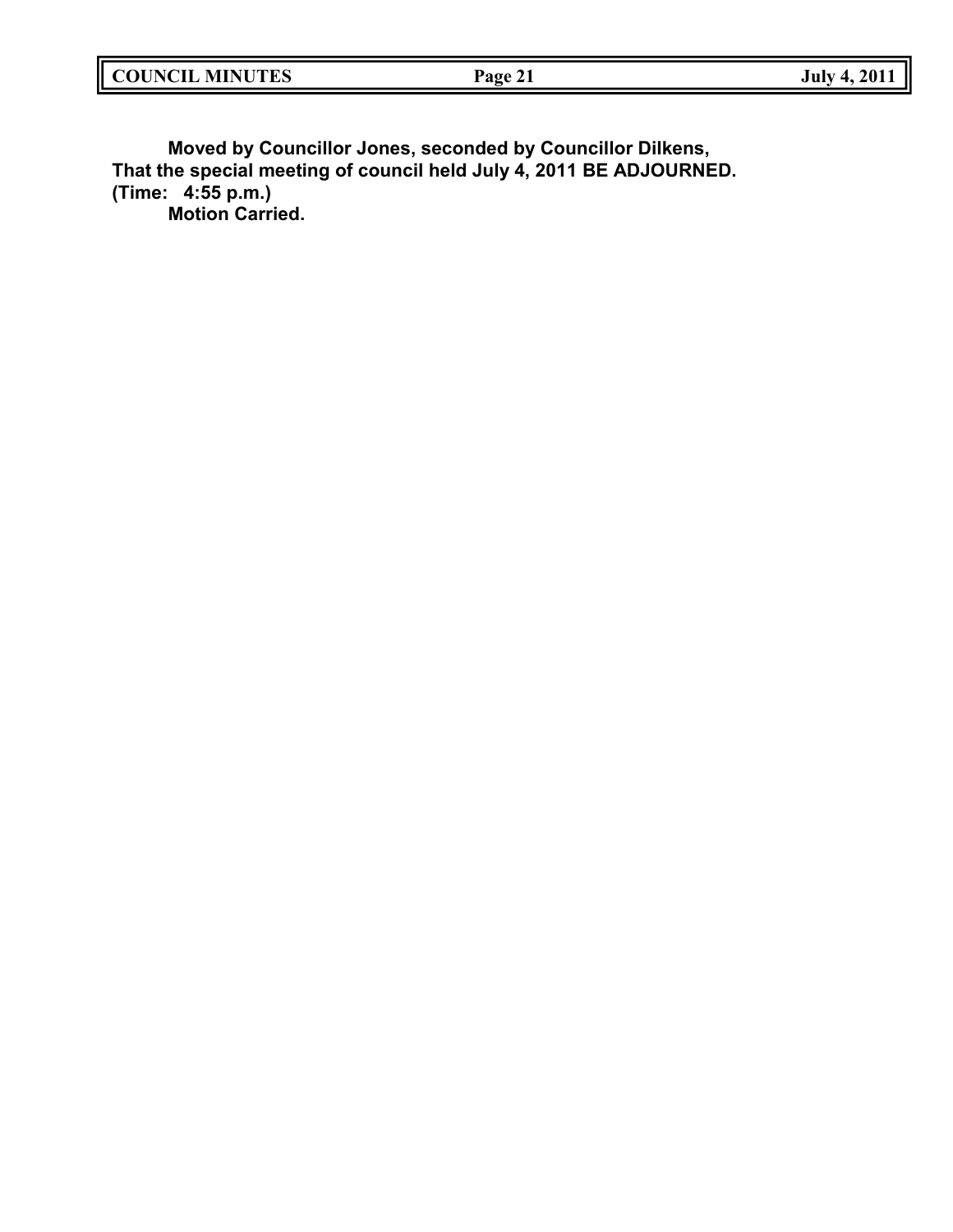| <b>COUNCIL MINUTES</b> |  |  |
|------------------------|--|--|
|------------------------|--|--|

**COUNCIL EXECUTE:** FOR THE **Page** 22 **July 4, 2011** 

**/AA**

**ADOPTED** by Council at its meeting held July 4, 2011 [**M157-2011 – PSC5/11**]

Windsor, Ontario July 4, 2011

# **REPORT NO. 2** of the **PLANNING STANDING COMMITTEE** of its meeting held June 13, 2011

**Present: Councillor Bill Marra, Chair Councillor Jo-Anne Gignac Councillor Percy Hatfield Councillor Al Maghnieh Councillor Ed Sleiman**

That the following recommendations of the Planning Standing Committee **BE APPROVED** as follows**:**

**Moved by Councillor Sleiman, Seconded by Councillor Hatfield,**

**That an exemption from the Interim Control By-law 19-2007 as amended by By-law 35-2008** BE GRANTED **to Kevin Flood, the owner of the vacant property located at 551 Indian Road, to allow the expansion of a single detached home on the conditions that the Olde Sandwich Towne Community Improvement Plan, the Olde Sandwich Towne Supplemental Development and Urban Design Guidelines be incorporated into this development, and that any exterior renovations/changes will be required to be shown on elevation drawings that will need to be approved by the City Planner prior to issuance of a building permit.**

Carried.

*Clerk's Note:* **The Report from the Manager of Urban Design dated June 13, 2011 is** *attached* **as background information.**

**CHAIRPERSON**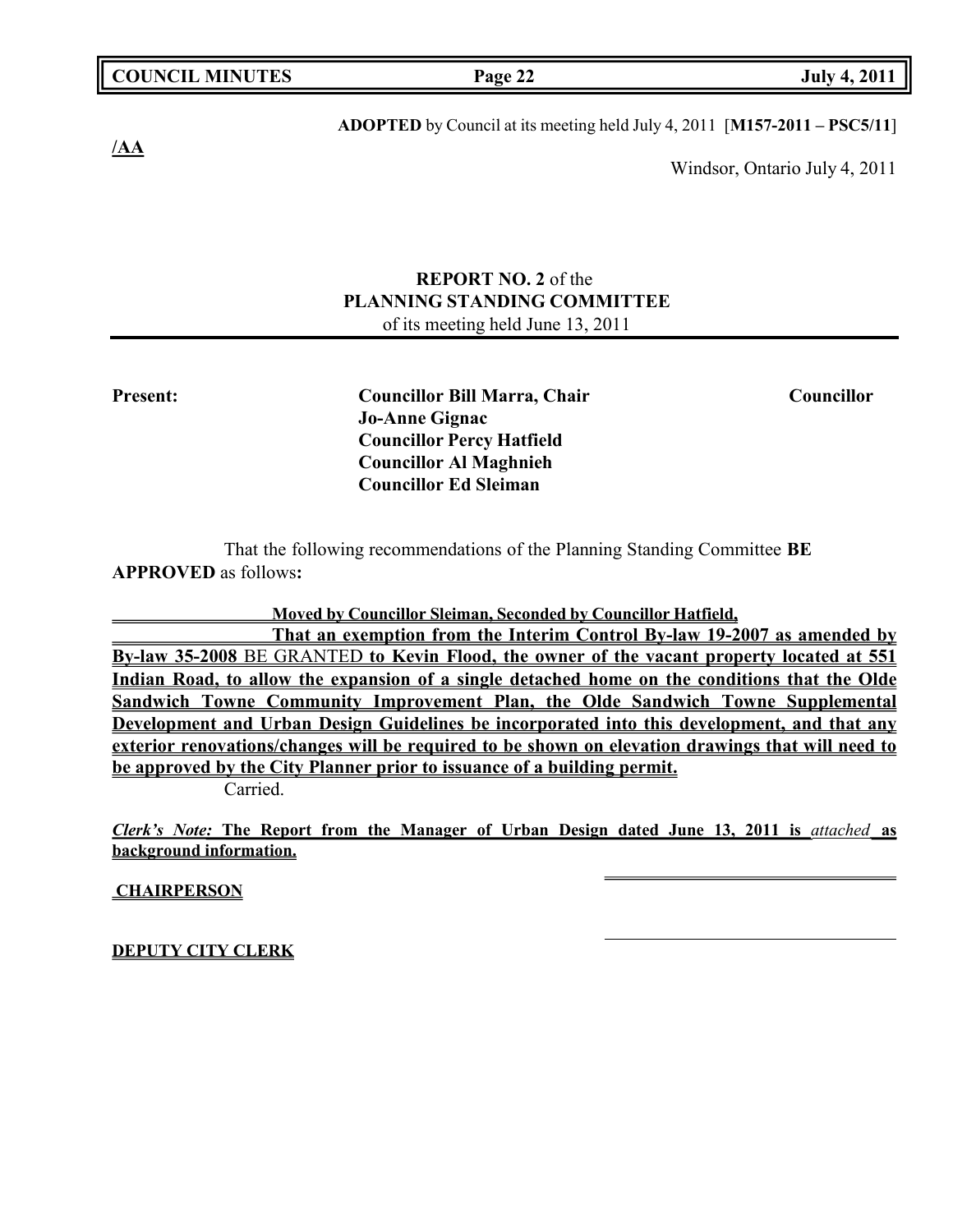# **ADOPTED** by Council at its meeting held July 4, 2011 [**M158-2011 – PSC3/11**]

Windsor, Ontario July 4, 2011

# **REPORT NO. 4** of the **PLANNING STANDING COMMITTEE** of its meeting held June 13, 2011

**Present: Councillor Bill Marra, Chair Councillor Jo-Anne Gignac Councillor Percy Hatfield Councillor Al Maghnieh Councillor Ed Sleiman Merrill Baker Barbara Bjarneson Cheryl Cross-Leal**

That the following recommendations of the Planning Standing Committee **BE APPROVED** as follows**:**

## **Moved by Councillor Hatfield, Seconded by Councillor Maghnieh,**

That the report of the City Planner dated May 17, 2011 entitled "Application to convert a multiple residential apartment building from rental to condominium status." **BE DEFERRED** to a future meeting of the Planning Standing Committee in order to address the issue of parking, accessibility and separation/barrier for ground floor units to the parking area. Carried.

*Clerk's Note:* **The Report from the Executive Director of Planning/City Planner, entitled "Application to convert a multiple residential apartment building from rental to condominium status" dated May 17, 2011 is** *attached* **as background information.**

**CHAIRPERSON**

**DEPUTY CITY CLERK**

**AA/**

**COUNCIL EXECUTE: COUNCIL EXECUTE: Page 23 July 4, 2011**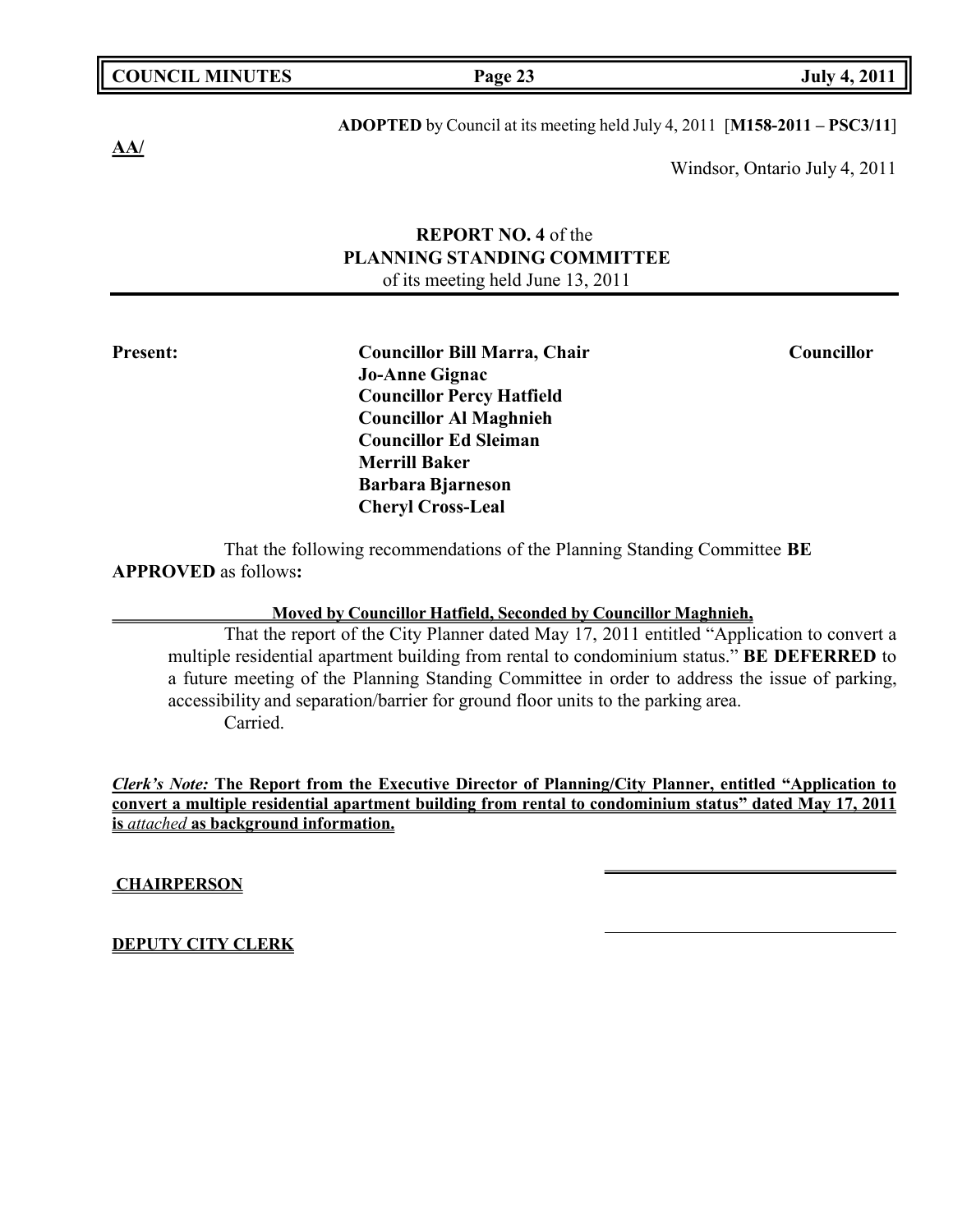|  | <b>COUNCIL MINUTES</b> |
|--|------------------------|
|--|------------------------|

**APPROVED** as follows**:**

# **ADOPTED** by Council at its meeting held July 4, 2011 [**M158-2011 – PSC4/11**]

Windsor, Ontario July 4, 2011

# **REPORT NO. 3** of the **PLANNING STANDING COMMITTEE** of its meeting held June 13, 2011

That the following recommendations of the Planning Standing Committee **BE**

**Councillor Percy Hatfield Councillor Al Maghnieh Councillor Ed Sleiman**

**Moved by Councillor Gignac, Seconded by Councillor Sleiman,**

**I. THAT consideration of a new application fee for the amalgamation of condominium corporations, as an exemption from the provisions of section 51 and 51.1 of The Planning Act, BE APPROVED;**

**II. THAT the City Planner report back on a proposed new application fee for amalgamation of condominium corporations; and**

**III. THAT the City Planner consider as part of the amalgamation of condominiums application fees, the cost recovery methodology used in the Tunnock Consulting Ltd., User Fee Report (2008) and include waiver of any redundant fees (legal) that may apply.** Carried.

*Clerk's Note:* **The Report from the Executive Director of Planning/City Planner, entitled "Request from Essex Condominium Corporations 108 and 115 to Eliminate or Substantially Reduce the Application Fees for Amalgamation of their Condominium Corporations and Review of Application Fees for Processing an Amalgamation of Condominium Corporations" dated May 25, 2011 is** *attached* **as background information.**

**CHAIRPERSON**

# **DEPUTY CITY CLERK**

**Present: Councillor Bill Marra, Chair Councillor Jo-Anne Gignac**

**COUNCIL EXECUTE:** Fig. 2011

**/SV**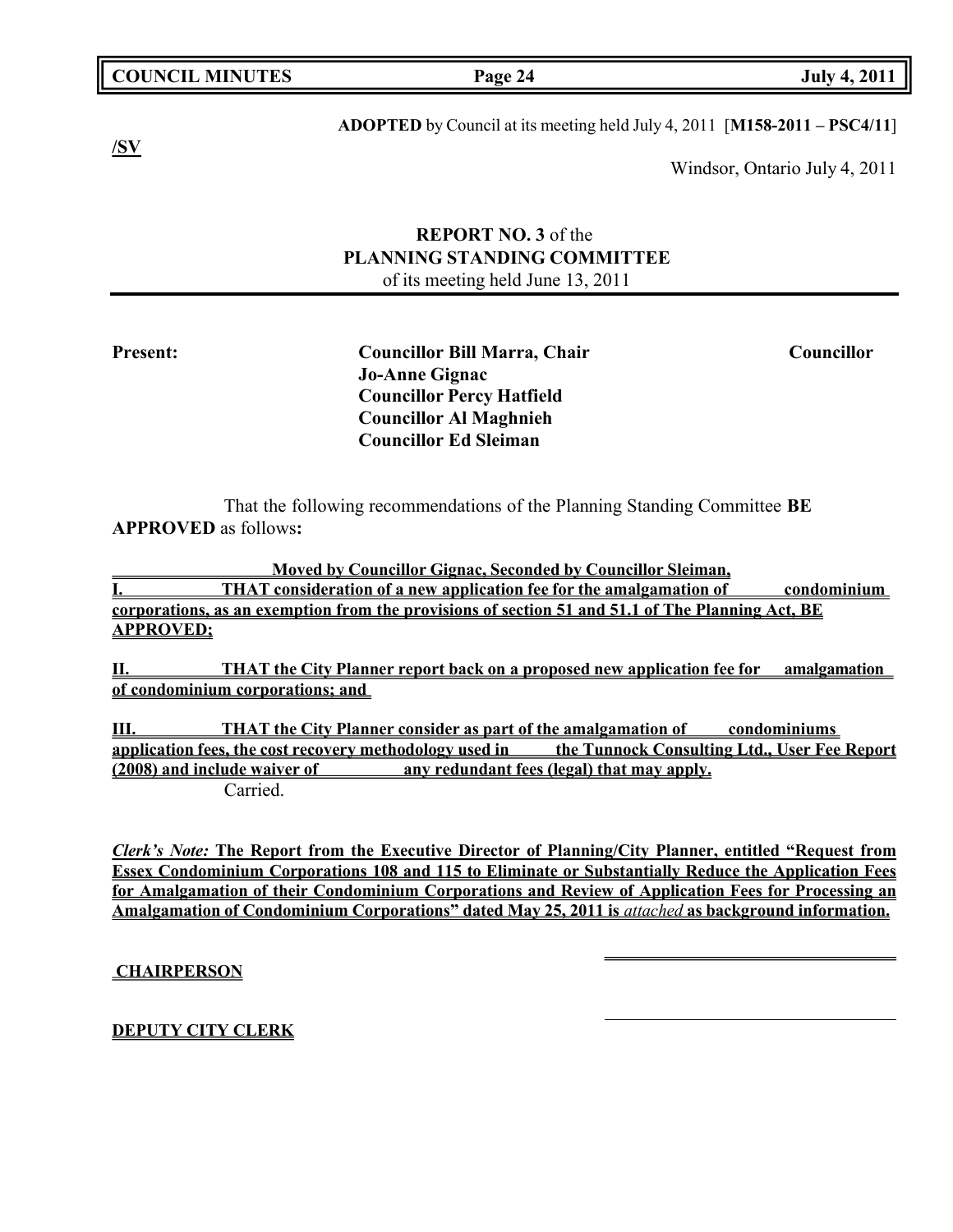|  | <b>COUNCIL MINUTES</b> |
|--|------------------------|
|--|------------------------|

**COUNCIL EXECUTE: COUNCIL EXECUTE: Page 25 July 4, 2011** 

**AA/**

**ADOPTED** by Council at its meeting held July 4, 2011 [**M158-2011 – PSC6/11**]

Windsor, Ontario July 4, 2011

# **REPORT NO. 5** of the **PLANNING STANDING COMMITTEE** of its meeting held June 13, 2011

**Jo-Anne Gignac Councillor Percy Hatfield Councillor Al Maghnieh Councillor Ed Sleiman**

That the following recommendations of the Planning Standing Committee **BE APPROVED** as follows**:**

**Moved by Councillor Gignac, Seconded by Councillor Sleiman,**

That the Rules Governing the Proceedings of the Planning Standing Committee of the City of Windsor and the Conduct of its Members **BE APPROVED** as presented. Carried.

**CHAIRPERSON**

**DEPUTY CITY CLERK**

**Present: Councillor Bill Marra, Chair Councillor**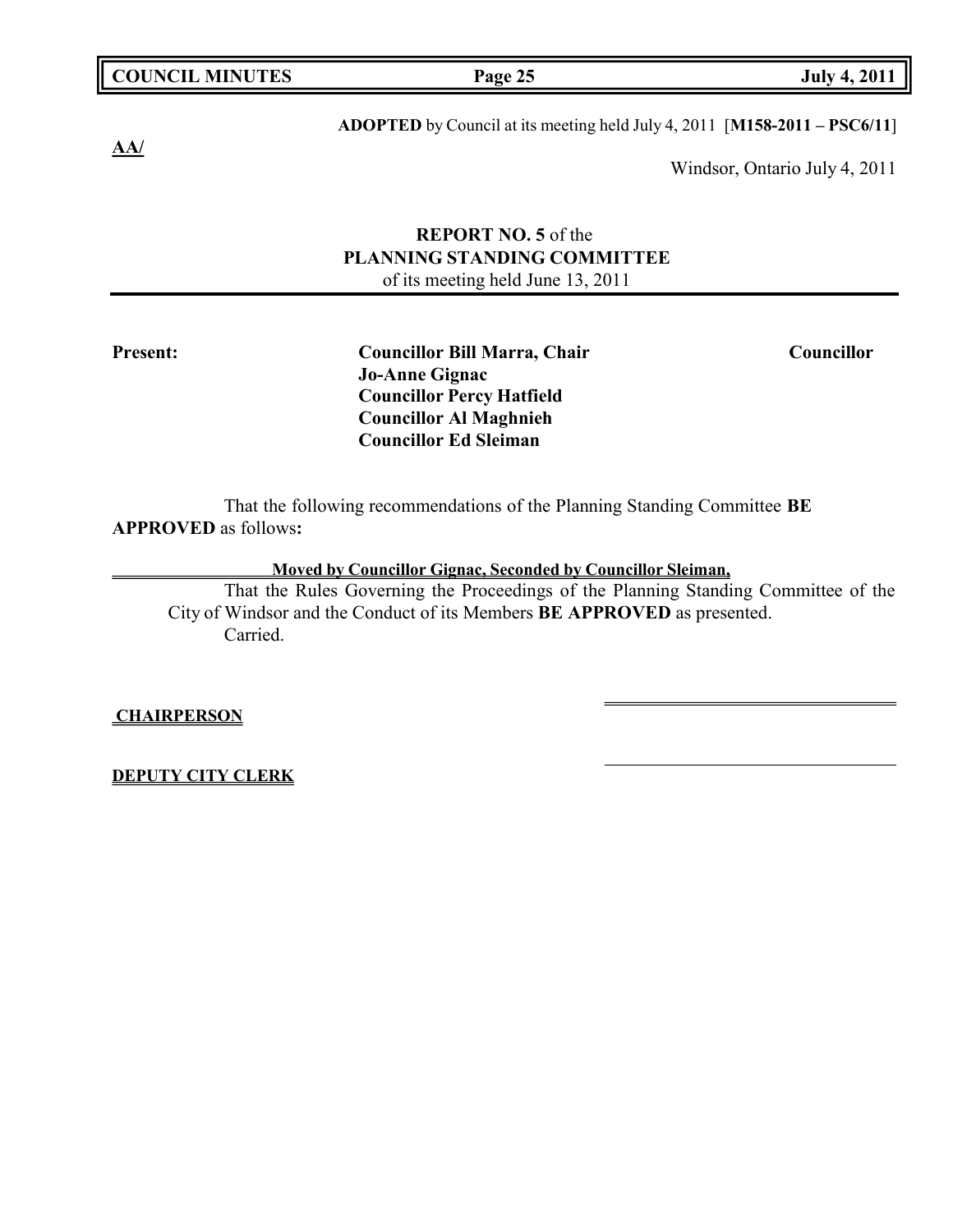|  | <b>COUNCIL MINUTES</b> |  |
|--|------------------------|--|
|--|------------------------|--|

# **ADOPTED** by Council at its meeting held July 4, 2011 [**M159-2011 – SDHC9/11**]

Windsor, Ontario July 4, 2011

# **REPORT NO. 11** of the **SOCIAL DEVELOPMENT, HEALTH & CULTURE STANDING COMMITTEE** of its meeting held June 8, 2011

**Present: Councillor Al Maghnieh, Chair Councillor Alan Halberstadt Councillor Percy Hatfield Councillor Ron Jones Councillor Ed Sleiman**

That the following recommendation of the Social Development, Health and Culture Standing Committee **BE APPROVED** as follows**:**

Moved by Councillor Hatfield, seconded by Councillor Jones,

That the request from the Windsor Lady Expos Fastball Organization to waive the cost of field and lighting rentals for Forest Glade Optimist Park during the hosting of the 2011 Under 23 Women's Canadian Fast Pitch Championship (WCFPC), on August 10 to 14 **BE APPROVED,** and further, that the funds **BE TRANSFERRED** from the Budget Stabilization Reserve Account.

| Estimated fees for the use of Bernie Amlin Field are as follows: |           |
|------------------------------------------------------------------|-----------|
| \$129.50 per day (lit & unlit) x 5 days =                        | \$647.50  |
| Estimated fees for the use of Tom Wilson Field are as follows:   |           |
| \$129.50 per day (lit & unlit) x 5 days =                        | \$647.50  |
| Estimated fees for the 3 open fields are as follows:             |           |
| \$116.25 per day x 3 diamonds x 5 days =                         | \$1743.75 |
| Estimated total fees (HST included) $=$                          | \$3038.75 |

Carried.

*Clerk's Note:* **The Report from the Community Development & Health Commissioner, entitled "2011 Under 23 Women's Canadian Fast Pitch Championships August 10-14, 2011 Forest Glade Optimist Park" dated April 27, 2011 is** *attached* **as background information.**

## **CHAIRPERSON**

# **DEPUTY CITY CLERK**

**/AA**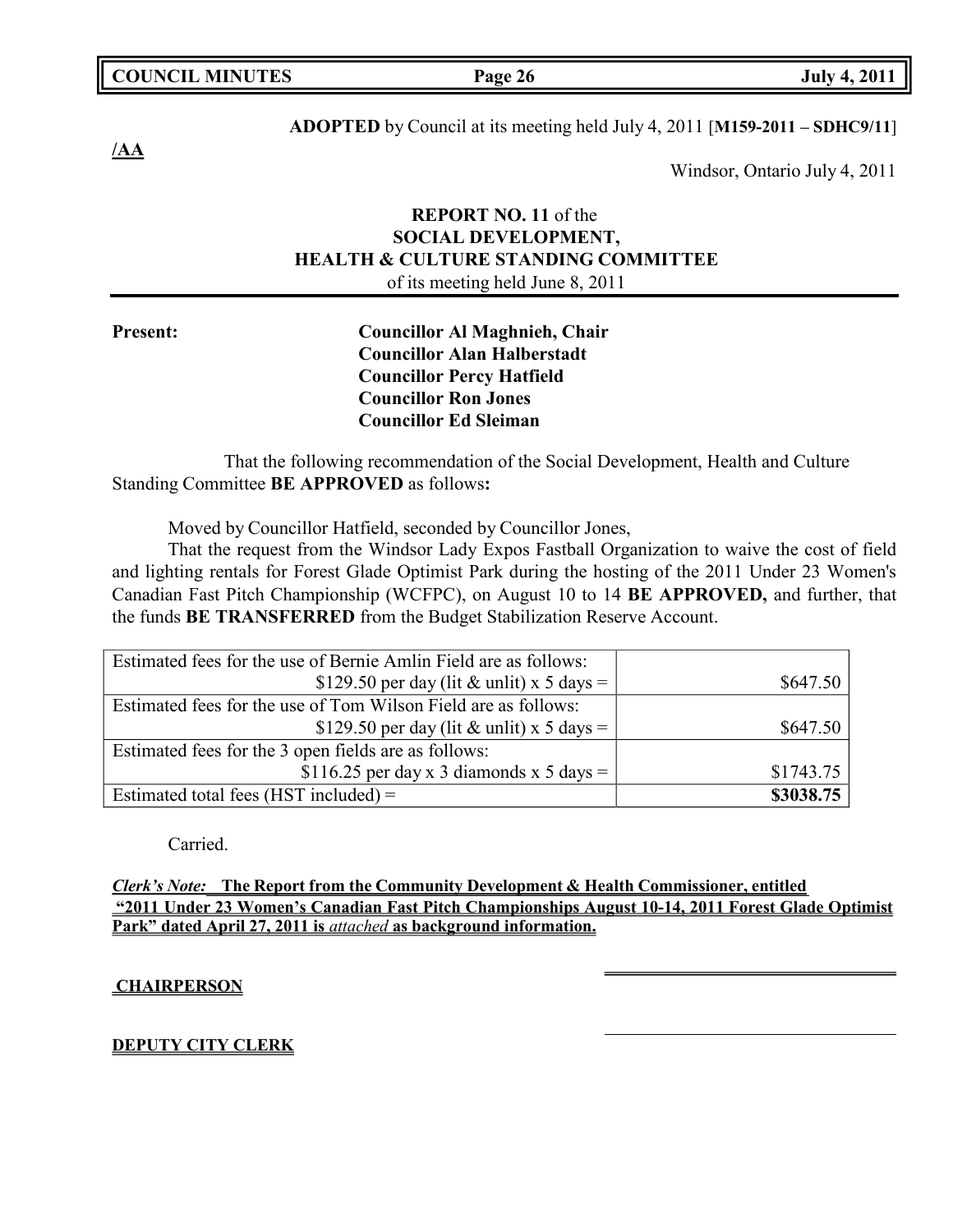# **ADOPTED** by Council at its meeting held July 4, 2011 [**M159-2011 – SDHC10/11**]

Windsor, Ontario July 4, 2011

# **REPORT NO. 14** of the **SOCIAL DEVELOPMENT, HEALTH & CULTURE STANDING COMMITTEE** of its meeting held June 8, 2011

**Present: Councillor Al Maghnieh, Chair Councillor Alan Halberstadt Councillor Percy Hatfield Councillor Ron Jones Councillor Ed Sleiman**

That the following recommendation of the Social Development, Health and Culture Standing Committee **BE APPROVED** as follows**:**

Moved by Councillor Sleiman, seconded by Councillor Hatfield,

That the report of the City Solicitor dated April 18, 2011 entitled "CQ9-2011 Protection of Residential Tenants" **BE RECEIVED FOR INFORMATION;** and

That the Legal Department **BE DIRECTED** to prepare a by-law that would include the requirement of landlords to provide adequate and suitable vital services to rental units; prohibiting a supplier from discontinuing to provide the vital service unless the supplier gives 30 days written notice thereof preferably at the end of the month to Clerk of the municipality.

Carried.

*Clerk's Note:* **The Report from the City Solicitor , entitled "CQ9-2011 Protection of Residential Tenants" dated April 18, 2011 is** *attached* **as background information.**

**CHAIRPERSON**

**DEPUTY CITY CLERK**

**/AA**

**COUNCIL EXECUTE: COUNCIL EXECUTE: Page 27 July 4, 2011**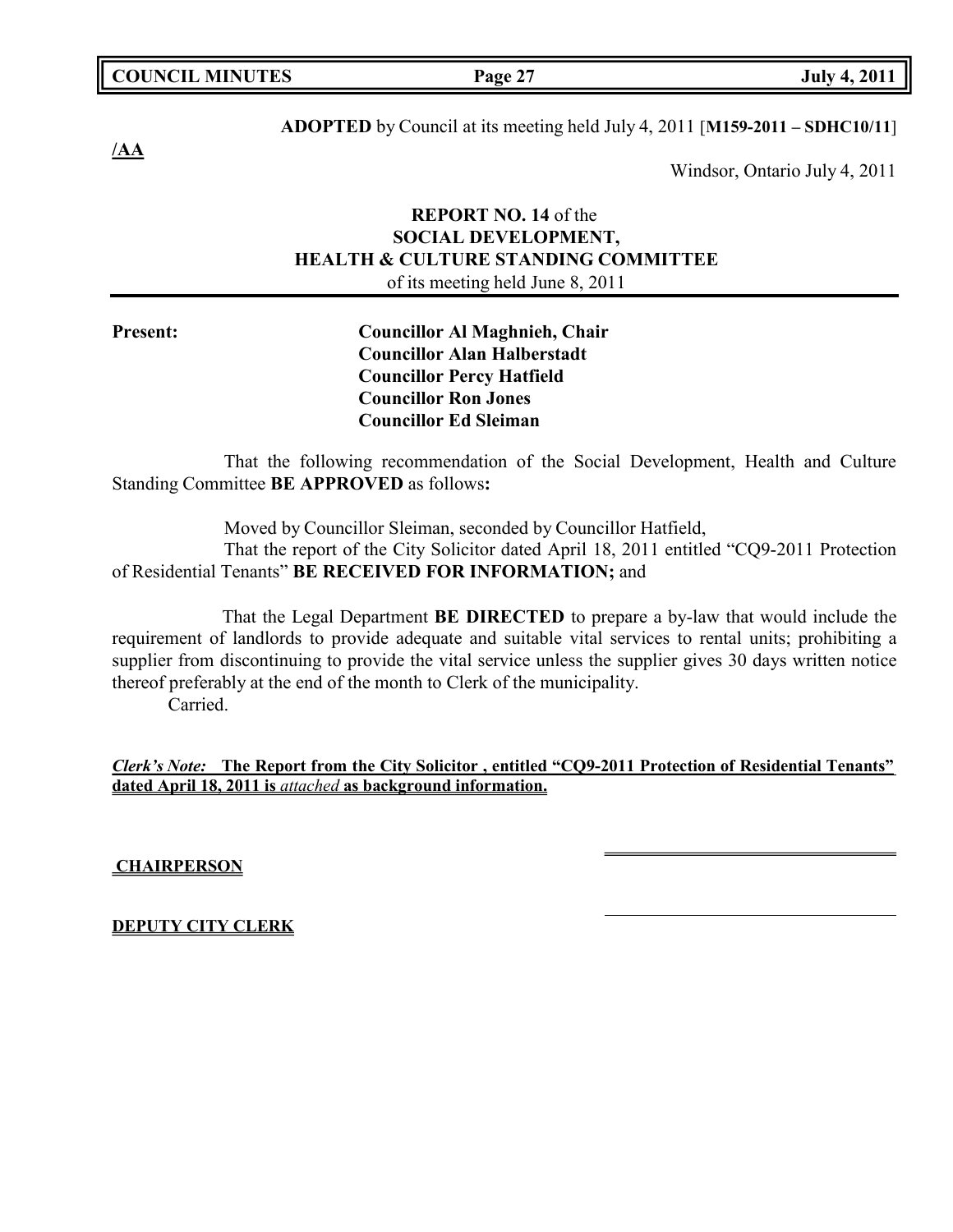# **COUNCIL MINUTES Page 28 July 4, 2011**

# **ADOPTED AS AMENDED** by Council at its meeting held July 4, 2011 [**M159-2011 – SDHC11/11**] **\*Clerk's Note: For Final Disposition of Report No. 9, please see M159-2011 – SDHC11/11** in **the Council Minutes**

Windsor, Ontario July 4, 2011

# **REPORT NO. 9** of the **SOCIAL DEVELOPMENT, HEALTH & CULTURE STANDING COMMITTEE** of its meeting held June 8, 2011

**Present: Councillor Al Maghnieh, Chair Councillor Alan Halberstadt Councillor Percy Hatfield Councillor Ron Jones Councillor Ed Sleiman**

That the following recommendation of the Social Development, Health and Culture Standing Committee **BE APPROVED** as follows**:**

Moved by Councillor Jones, seconded by Councillor Hatfield,

- 1. Review new opportunities to collaborate in the University of Windsor in their existing program;
- 2. Investigate partnerships with the Windsor Public Library and the Arts Council to initiate new programs that would highlight local poets and include a nominal stipend to be determined or honorarium on an annual basis; and
- 3. Further that funds to support these programs (up to \$2,500) be charged to the current budget allocation in Cultural Affairs as part of the Municipal Cultural Master Plan Initiatives.

Carried.

*Clerk's Note:* **The Report from the Community Development & Health Commissioner , entitled " CQ70- 2010 - Re Model for Poet Laureate for the City of Windsor" dated May 18, 2011 is** *attached* **as background information.**

## **CHAIRPERSON**

## **DEPUTY CITY CLERK**

**/AA**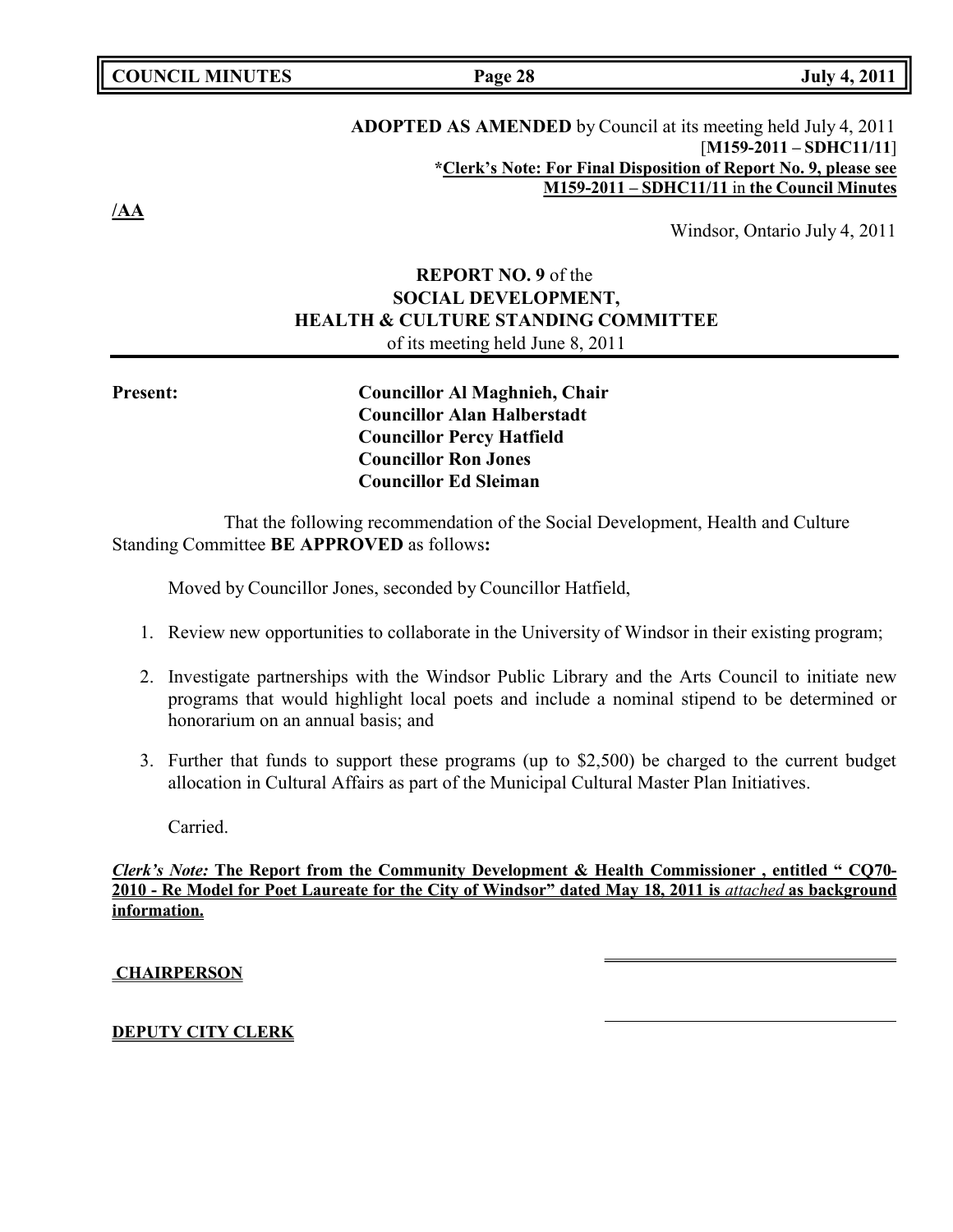# **ADOPTED** by Council at its meeting held July 4, 2011 [**M159-2011 – SDHC12/11**]

Windsor, Ontario July 4, 2011

# **REPORT NO. 10** of the **SOCIAL DEVELOPMENT, HEALTH & CULTURE STANDING COMMITTEE** of its meeting held June 8, 2011

**Present: Councillor Al Maghnieh, Chair Councillor Alan Halberstadt Councillor Percy Hatfield Councillor Ron Jones Councillor Ed Sleiman**

That the following recommendation of the Social Development, Health and Culture Standing Committee **BE APPROVED** as follows**:**

Moved by Councillor Sleiman, seconded by Councillor Hatfield,

That the report of the Community Development & Health Commissioner dated April 6, 2011 entitled "Response to CQ 24-2010- Canada South Blues Museum" respecting the Canada South Blues Museum and how the City can help promote the museum **BE NOTED** and **FILED.**

*Clerk's Note:* **The Report from the Community Development & Health Commissioner , entitled "CQ 24 2010 – Canada South Blues Museum" dated April 6, 2011 is** *attached* **as background information.**

**CHAIRPERSON**

**DEPUTY CITY CLERK**

**COUNCIL EXECUTE: COUNCIL EXECUTE: Page 29 July 4, 2011** 

**/AA**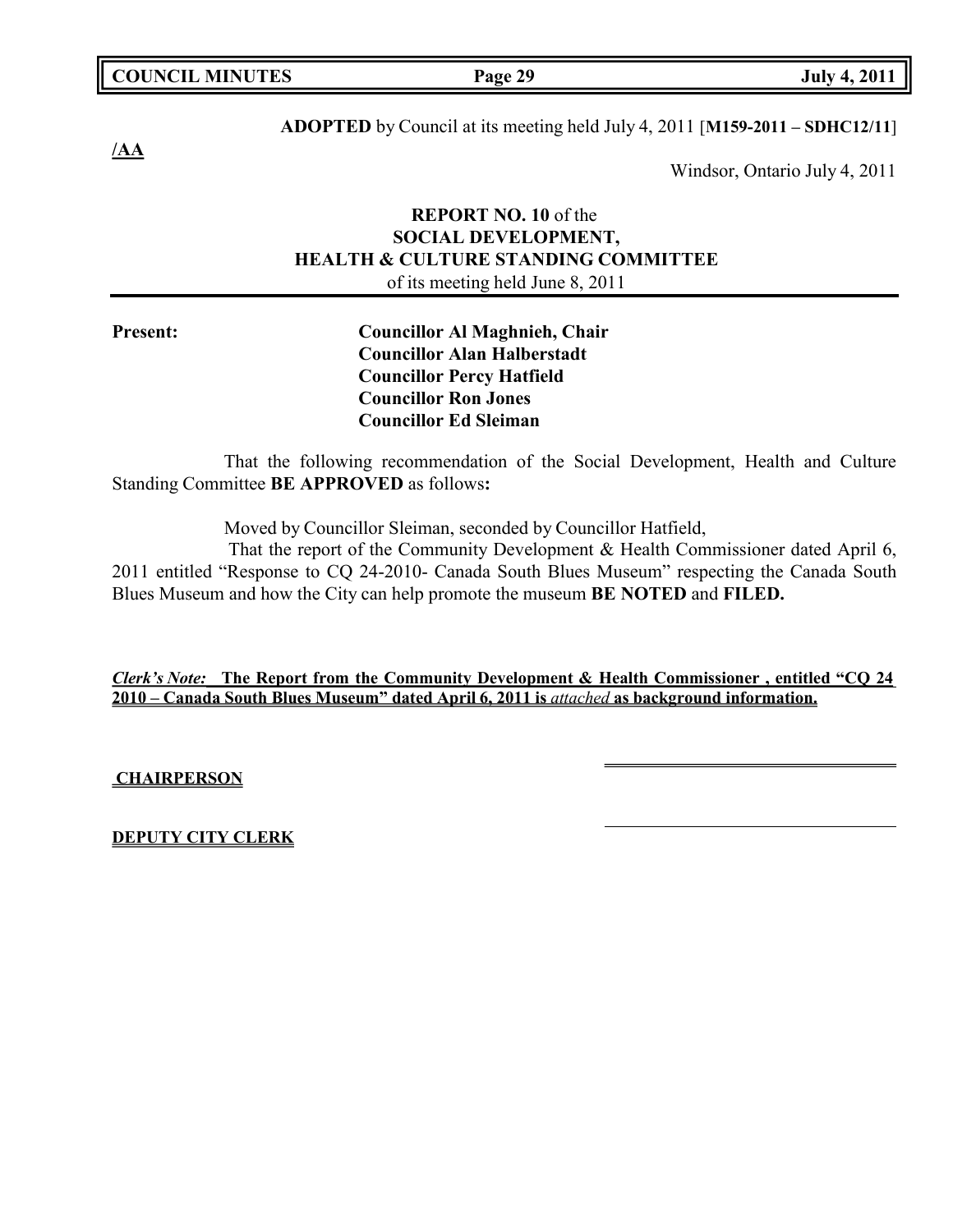| <b>COUNCIL MINUTES</b> | Page 30 | <b>July 4, 2011</b> |
|------------------------|---------|---------------------|
|                        |         |                     |

**AA**

**ADOPTED** by Council at its meeting held July 4, 2011 [**M159-2011 – SDHC13/11**]

Windsor, Ontario July 4, 2011

# **REPORT NO. 12** of the **SOCIAL DEVELOPMENT, HEALTH & CULTURE STANDING COMMITTEE** of its meeting held June 8, 2011

**Present: Councillor Al Maghnieh, Chair Councillor Alan Halberstadt Councillor Percy Hatfield Councillor Ron Jones Councillor Ed Sleiman**

That the following recommendation of the Social Development, Health and Culture Standing Committee **BE APPROVED** as follows**:**

Moved by Councillor Hatfield, seconded by Councillor Sleiman,

That Council **APPROVE** the renaming of the west entrance into the WFCU Centre to "2 Memorial Cup Drive" **AND FURTHER** should the Windsor Spitfires win more Memorial Cup Championships in future years the number of the drive will be changed to reflect the total number of championships won.

Carried.

*Clerk's Note:* **The Report from the Community Development & Health Commissioner , entitled "CQ66- 2010 – Re-naming Main Roadway into WFCU Centre" dated May 20, 2011 is** *attached* **as background information.**

**CHAIRPERSON**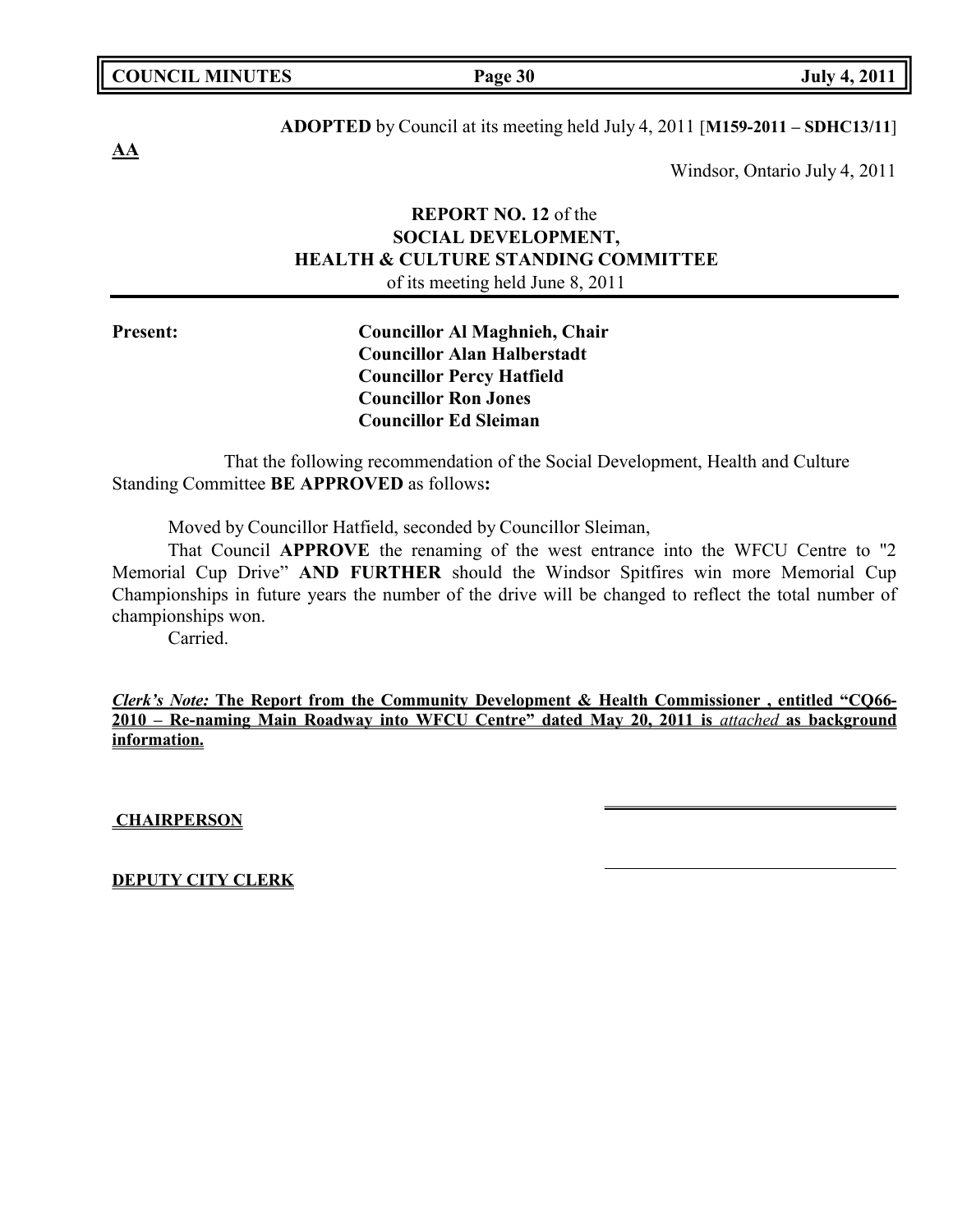# **ADOPTED** by Council at its meeting held July 4, 2011 [**M159-2011 – SDHC14/11**]

Windsor, Ontario July 4, 2011

# **REPORT NO. 13** of the **SOCIAL DEVELOPMENT, HEALTH & CULTURE STANDING COMMITTEE** of its meeting held June 8, 2011

**/AA**

**Councillor Alan Halberstadt Councillor Percy Hatfield Councillor Ron Jones Councillor Ed Sleiman**

That the following recommendation of the Social Development, Health and Culture Standing Committee **BE APPROVED** as follows**:**

Moved by Councillor Hatfield, seconded by Councillor Jones,

That the report of the Community Development and Health Commissioner dated May 19, 2011 entitled "Update on Municipal Cultural Master Plan" **BE RECEIVED FOR INFORMATION.** Carried.

*Clerk's Note:* **The Report from the Community Development & Health Commissioner , entitled "Update on Municipal Cultural Master Plan" dated May 19, 2011 is** *attached* **as background information.**

# **CHAIRPERSON**

# **DEPUTY CITY CLERK**

# **Present: Councillor Al Maghnieh, Chair**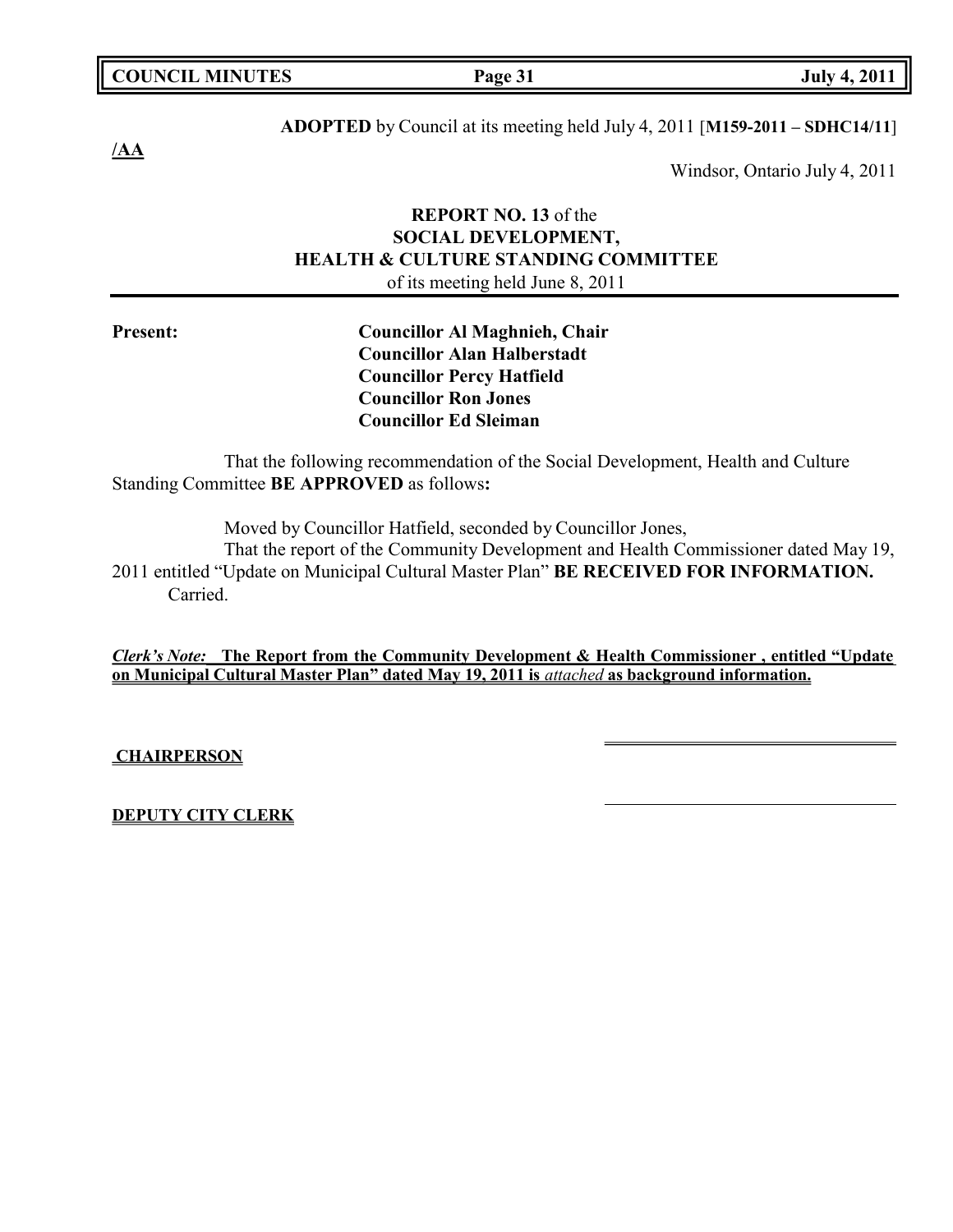| <b>COUNCIL MINUTES</b> |  |
|------------------------|--|
|------------------------|--|

**COUNCIL COUNCIL COUNCIL Page 32 July 4, 2011** 

# ADOPTED **by Council at its meeting held on July 4, 2011 [**M159-2011 – SDHC15/11] **/AA**

Windsor, Ontario July 4, 2011

# **REPORT NO. 15** of the **SOCIAL DEVELOPMENT, HEALTH & CULTURE STANDING COMMITTEE** of its meeting held June 8, 2011

| <b>Present:</b> | <b>Councillor Al Maghnieh, Chair</b> |
|-----------------|--------------------------------------|
|                 | <b>Councillor Alan Halberstadt</b>   |
|                 | <b>Councillor Percy Hatfield</b>     |
|                 | <b>Councillor Ron Jones</b>          |
|                 | <b>Councillor Ed Sleiman</b>         |
|                 |                                      |

# **Referencing: REPORT NO. 77** of the **BOARD OF DIRECTORS WILLISTEAD MANOR INC.** of its meeting held April 7, 2011.

That the following recommendation of the Social Development, Health and Culture Standing Committee **BE APPROVED** as follows**:**

Moved by Councillor Jones, seconded by Councillor Sleiman,

I. That the Annual Report and Financial Statements on the affairs and operations of Willistead Manor Inc. for the year 2010 *enclosed* (for members of council only) herewith **BE ACCEPTED** as presented.

II. That upon acceptance of the 2010 Annual Report by City Council, copies **BE FORWARDED** to the list of appropriate parties as per past practice.

III. That in accordance with Section 6 (c) of the City of Windsor Act, 1981, an amount of \$ 4732.07 **BE PAID OVER** to the City of Windsor Willistead Capital Restoration Reserve Fund.  **Carried.**

*Clerk's Note:* **Report No. 77 of the Board of Directors, Willistead INC.of its meeting held April 7, 2011 is** attached **for information.**

# **CHAIRPERSON**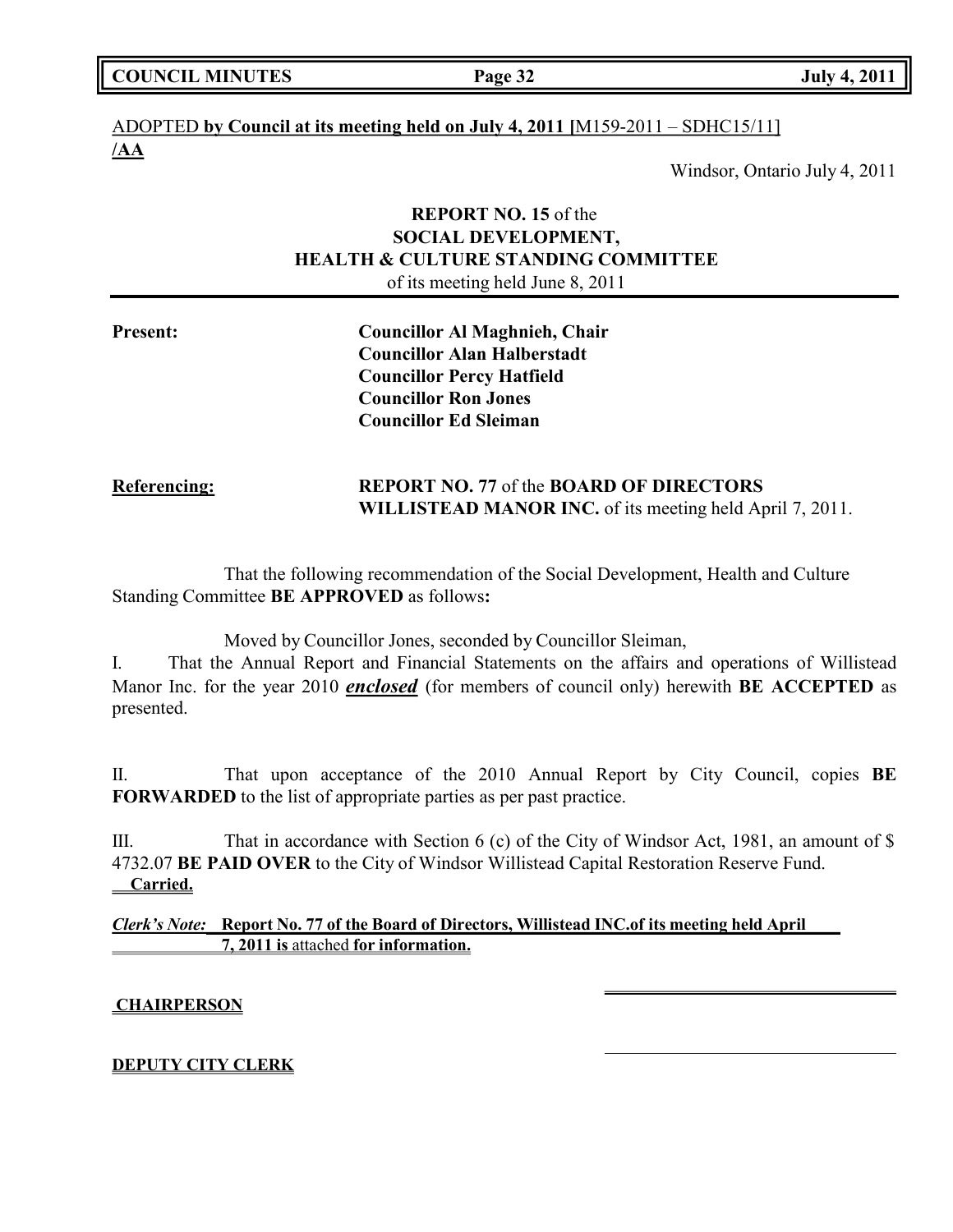|  | <b>COUNCIL MINUTES</b> |
|--|------------------------|
|--|------------------------|

**COUNCIL COUNCIL COUNCIL Page 33 July 4, 2011** 

# ADOPTED **by Council at its meeting held on July 4, 2011 [**M159-2011 – SDHC16/11] **/AA**

Windsor, Ontario July 4, 2011

# **REPORT NO. 16** of the **SOCIAL DEVELOPMENT, HEALTH & CULTURE STANDING COMMITTEE** of its meeting held June 8, 2011

**Present: Councillor Al Maghnieh, Chair Councillor Alan Halberstadt Councillor Percy Hatfield Councillor Ron Jones Councillor Ed Sleiman**

That the following recommendation of the Social Development, Health and Culture Standing Committee **BE APPROVED** as follows**:**

Moved by Councillor Jones, seconded by Councillor Sleiman,

**That the Minutes of the Executive Committee Board of Directors, Willistead Inc. meeting held on May 12, 2011 and the Minutes of the Board of Directors, Willistead Inc. meeting held May 12, 2011** BE ADOPTED **as presented. Carried.**

*Clerk's Note:* **Minutes of the Executive Committee Board of Directors, Willistead Inc. meeting held on May 12, 2011 and the Minutes of the Board of Directors, Willistead Inc. meeting held May 12, 2011** attached **for information.**

**CHAIRPERSON**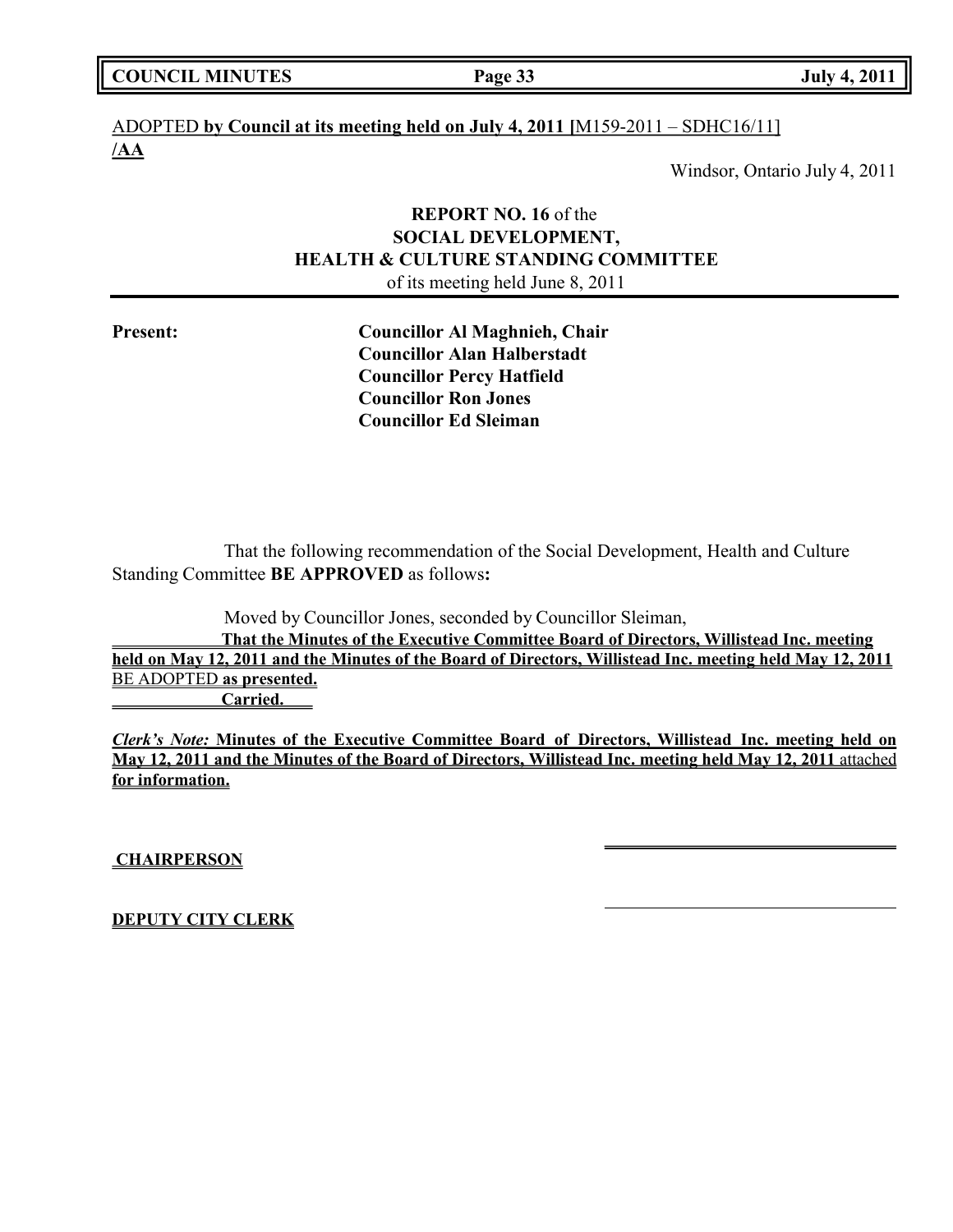**COUNCIL EXECUTE: COUNCIL EXECUTE: Page 34 July 4, 2011** 

**/AA**

**ADOPTED** by Council at its meeting held July 4, 2011 [**M160-2011 – PSSC6/11**]

Windsor, Ontario July 4, 2011

# **REPORT NO. 6** of the **PUBLIC SAFETY STANDING COMMITTEE** of its meeting held June 15, 2011

**Present: Councillor Jones, Chair Councillor Dilkens Councillor Gignac Councillor Maghnieh Councillor Payne**

That the following recommendation of the Public Safety Standing Committee **BE APPROVED** as follows:

Moved by Councillor Payne, seconded by Councillor Gignac,

That Administration **REPORT BACK** with budget estimates for a spay and neuter voucher program for low income cat owners which would bring about a potentially significant reduction in the cat population in the City.

Carried. Councillor Dilkens voting nay.

*Clerk's Note*: **The report from the Manager of Policy, Licensing & Gaming/Deputy Licence Commissioner dated June 2, 2011 entitled "Response to CR57/2011 – Responsible Pet Ownership/Licensing of Cats" is** *attached* **as background information.**

**CHAIRPERSON**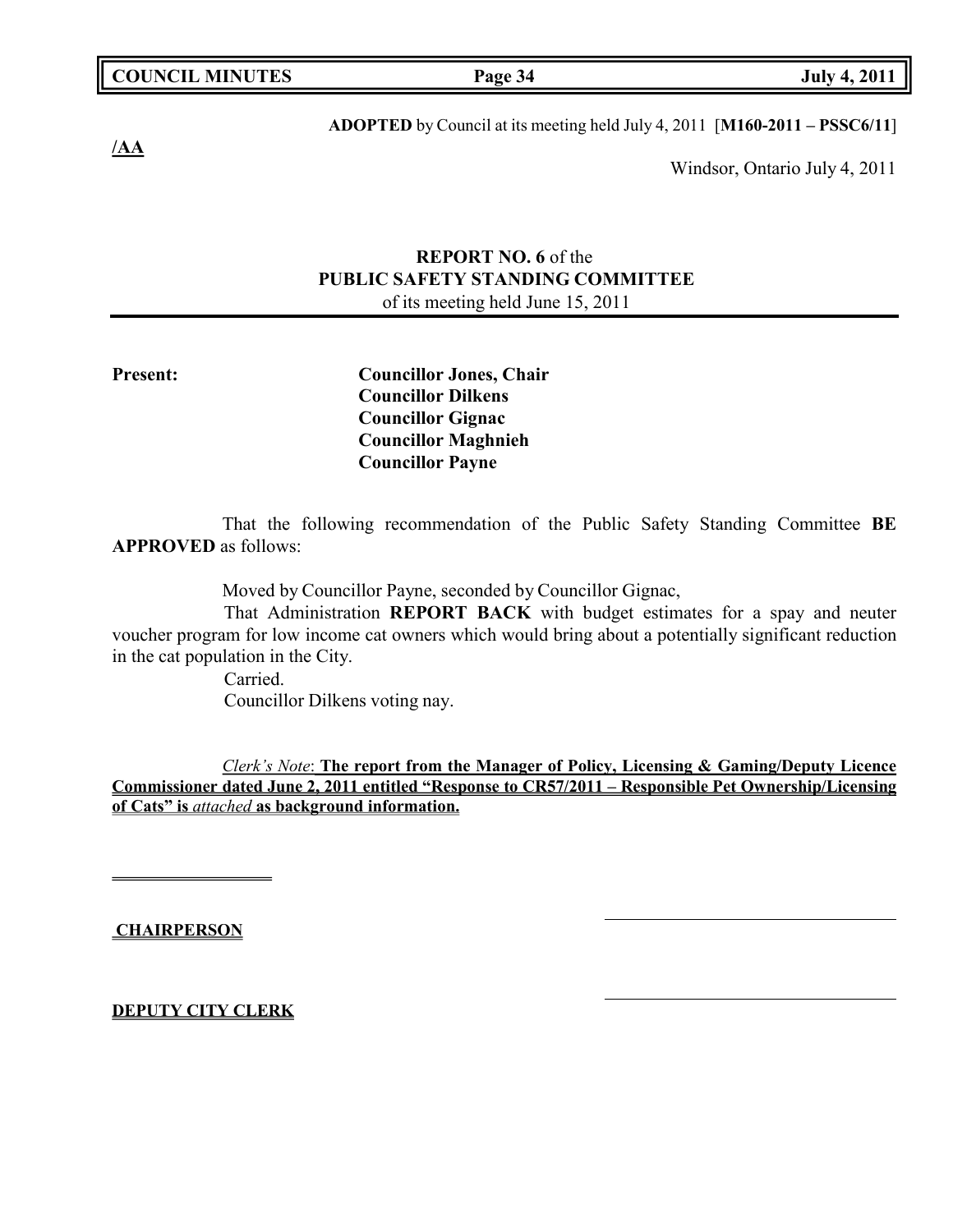**COUNCIL EXECUTE: COUNCIL EXECUTE: Page 35 July 4, 2011** 

**/SV**

**ADOPTED** by Council at its meeting held July 4, 2011 [**M160-2011 – PSSC7/11**]

Windsor, Ontario July 4, 2011

# **REPORT NO. 7** of the **PUBLIC SAFETY STANDING COMMITTEE** of its meeting held June 15, 2011

**Present: Councillor Jones, Chair Councillor Dilkens Councillor Gignac Councillor Maghnieh Councillor Payne**

That the following recommendation of the Public Safety Standing Committee **BE APPROVED** as follows:

Moved by Councillor Gignac, seconded by Councillor Dilkens,

THAT the Chief Administrative Officer and/or City Clerk **BE AUTHORIZED** to sign a Communication Systems Support Agreement, #630-0610 for network support, with Motorola, at a cost of \$24,660.00 per month (\$295,920.00 annually) plus applicable taxes which provides the Corporation of the City of Windsor with network monitoring, technical support, call management and infrastructure field service response and support for the Corporate Radio System until May 31, 2013, to be satisfactory in form to the City Solicitor, in technical content to the Fire Chief, and in financial content to the City Treasurer; and

THAT the agreement **BE FUNDED** from the Pay As You Go (PAYG) Lease Reserve Fund (170) for a total cost of \$295,920. 00. Based on this amount, sufficient funding is available within the PAYG Lease Reserve Fund.

As the systems support is essential to the communications functions of the corporation, the contract renewal process needs to continue annually as a purchase order via Sole Source as per section 39(1) of the Purchasing Bylaw regarding contract renewal.

Carried.

*Clerk's Note*: **The report from the Fire Chief dated June 9, 2011 entitled "Communication Systems Support Agreements with Motorola" is** *attached* **as background information.**

## **CHAIRPERSON**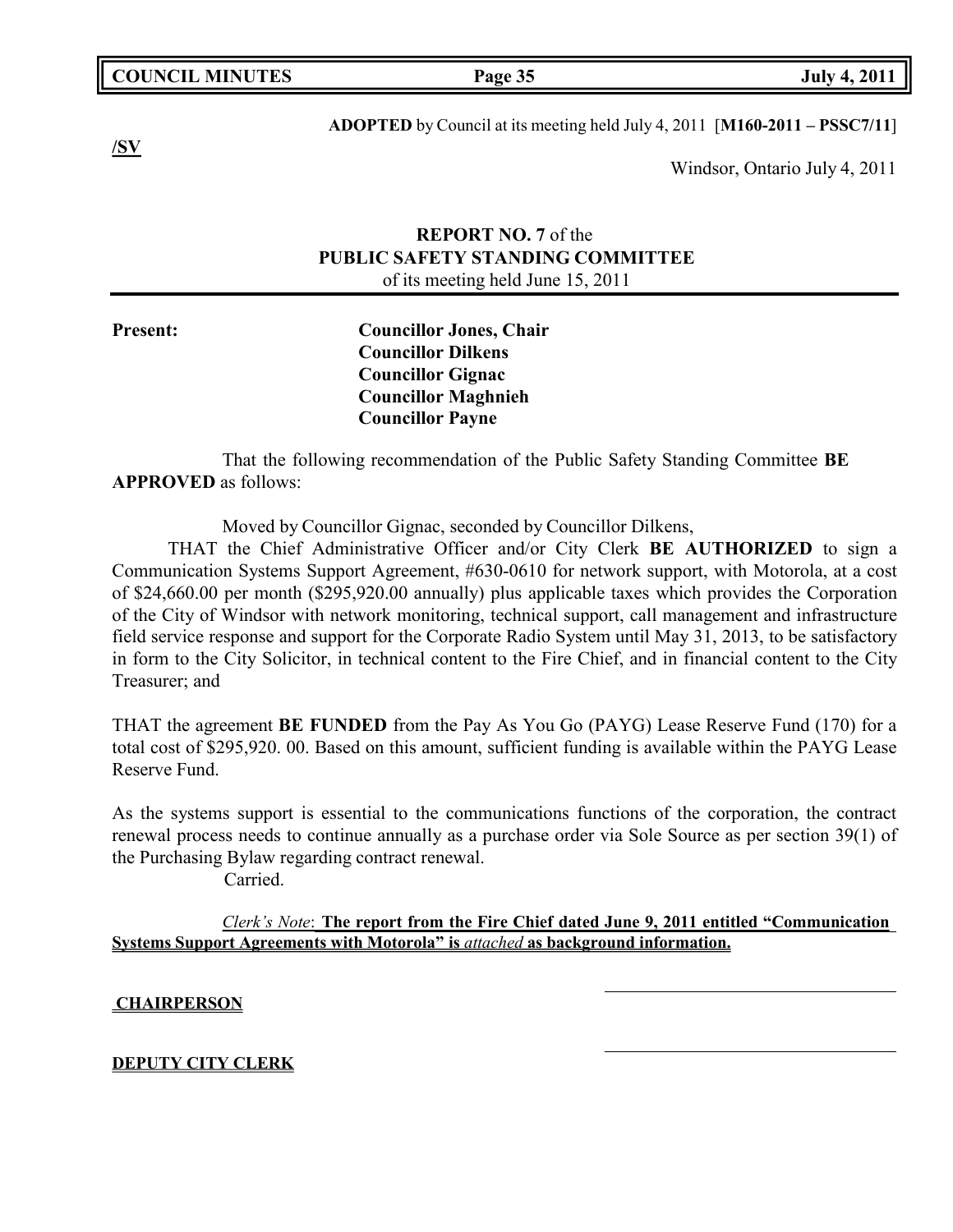| <b>COUNCIL MINUTES</b> |  |
|------------------------|--|
|------------------------|--|

**COUNCIL EXECUTE: COUNCIL EXECUTE: Page 36 July 4, 2011** 

**ADOPTED** by Council at its meeting held July 4, 2011 [**M161-2011**] VC/bm

# **SPECIAL MEETING OF COUNCIL – IN CAMERA June 28, 2011**

# **Meeting called to order at: 3:10 p.m.**

# **Members in Attendance:**

Mayor E. Francis Councillor D. Dilkens Councillor R. Jones Councillor A. Halberstadt Councillor F. Valentinis Councillor B. Marra Councillor P. Hatfield Councillor J. Gignac (arrives at 4:22 p.m.) Councillor A. Maghnieh Councillor H. Payne Councillor E. Sleiman

# **Also in attendance:**

- H. Reidel, Chief Administrative Officer
- R. Warsh, Community Development and Health Commissioner and Corporate Leader Social Development, Health, Recreation and Culture M. Sonego, City Engineer and Corporate Leader Environmental Protection and
- Transportation
- G. Wilkki, City Solicitor and Corporate Leader Economic Development and Public Safety
- V. Critchley, City Clerk/Licence Commissioner and Corporate Leader Public Engagement and Human Resources
- O. Colucci, Chief Financial Officer/City Treasurer and Corporate Leader Finance and Technology

Governor James Blanchard (Item 2)

- W. Minor, DLA Piper, LLP, Washington, DC (Item 2)
- F. Nazzani and J. McCormack, YQG (Item 2)
- T. Girsch and C. Schmacke, Lufthansa (Item 2)

# **Verbal Motion is presented by Councillor Maghnieh, seconded by Councillor Valentinis,**

**to move in Camera for discussion of the following item(s):**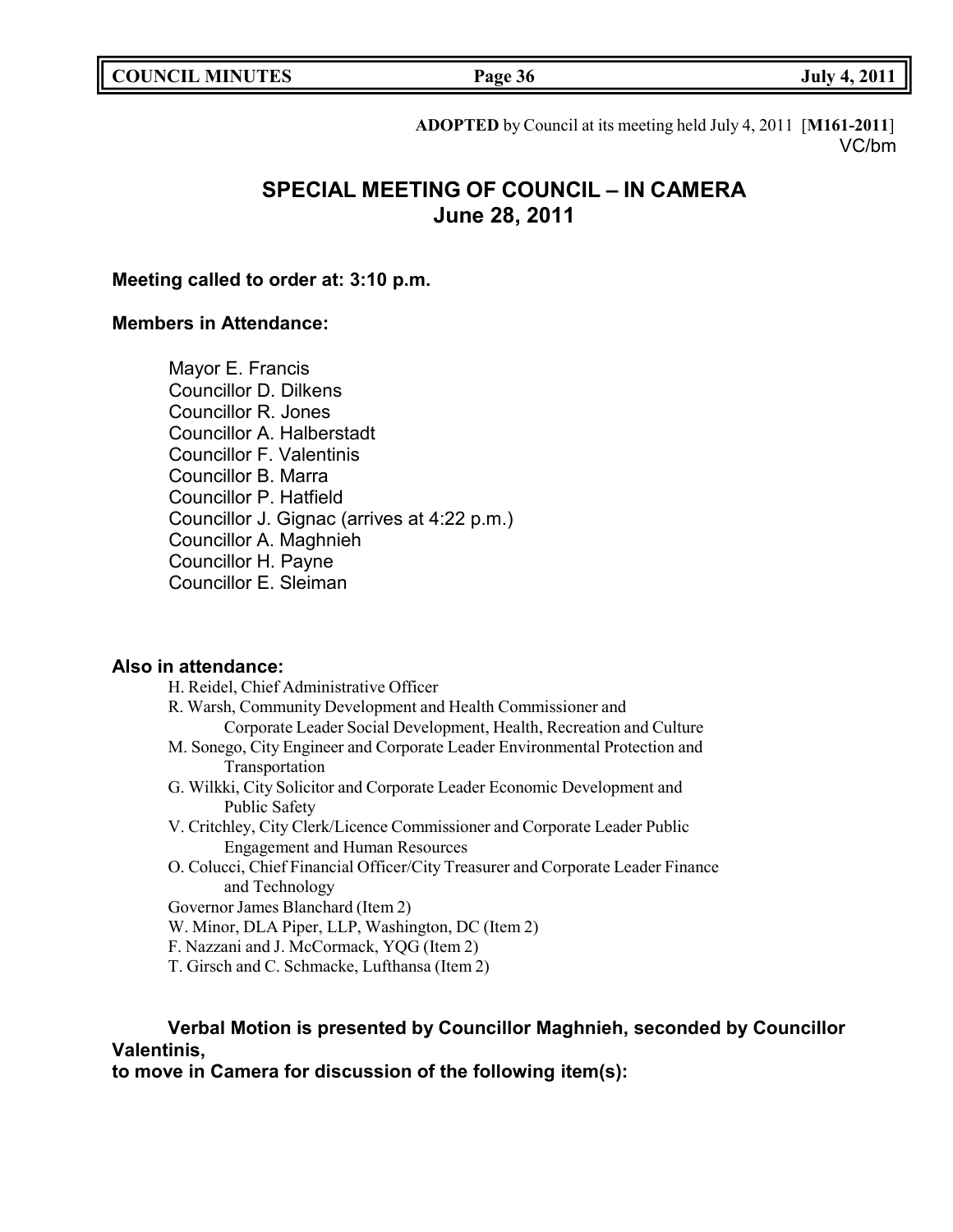| $\mathbf{0}$ . | <b>Subject</b>                                                                    | $\mathbf{h}$ – Pursuant to Municipal Act,<br>2001, as amended |
|----------------|-----------------------------------------------------------------------------------|---------------------------------------------------------------|
|                | 1. al matter – about identifiable individuals                                     | 239(2)(b)                                                     |
|                | 2.  ty matter – Economic development opportunity – $ 239(2)(c) $<br>verbal report |                                                               |

**Motion Carried.**

# **Declarations of Pecuniary Interest:**

None declared.

**All members of the Corporate Leadership Team leave the meeting at 3:12 p.m., Chief Administrative Officer remains.**

**Discussion on the items of business. (Item 1)**

**All members of the Corporate Leadership Team return at 3:47 p.m.**

**Verbal Motion is presented by Councillor Sleiman, seconded by Councillor Maghnieh,**

**that Rule 3.3 (c) of the** *Procedure By-law, 98-2011,* **BE WAIVED to add the following Agenda item:**

**3. Personal Matter – employee relations – in-camera memo questions (Item 2 on the Executive Standing Committee Agenda)**

**Motion Carried.**

**Discussion on the items of business. (Items 3 and 2)**

**Verbal Motion is presented by Councillor Valentinis, seconded by Councillor Jones,**

**to move back into public session.**

**Motion Carried.**

**Moved by Councillor Gignac, seconded by Councillor Dilkens,**